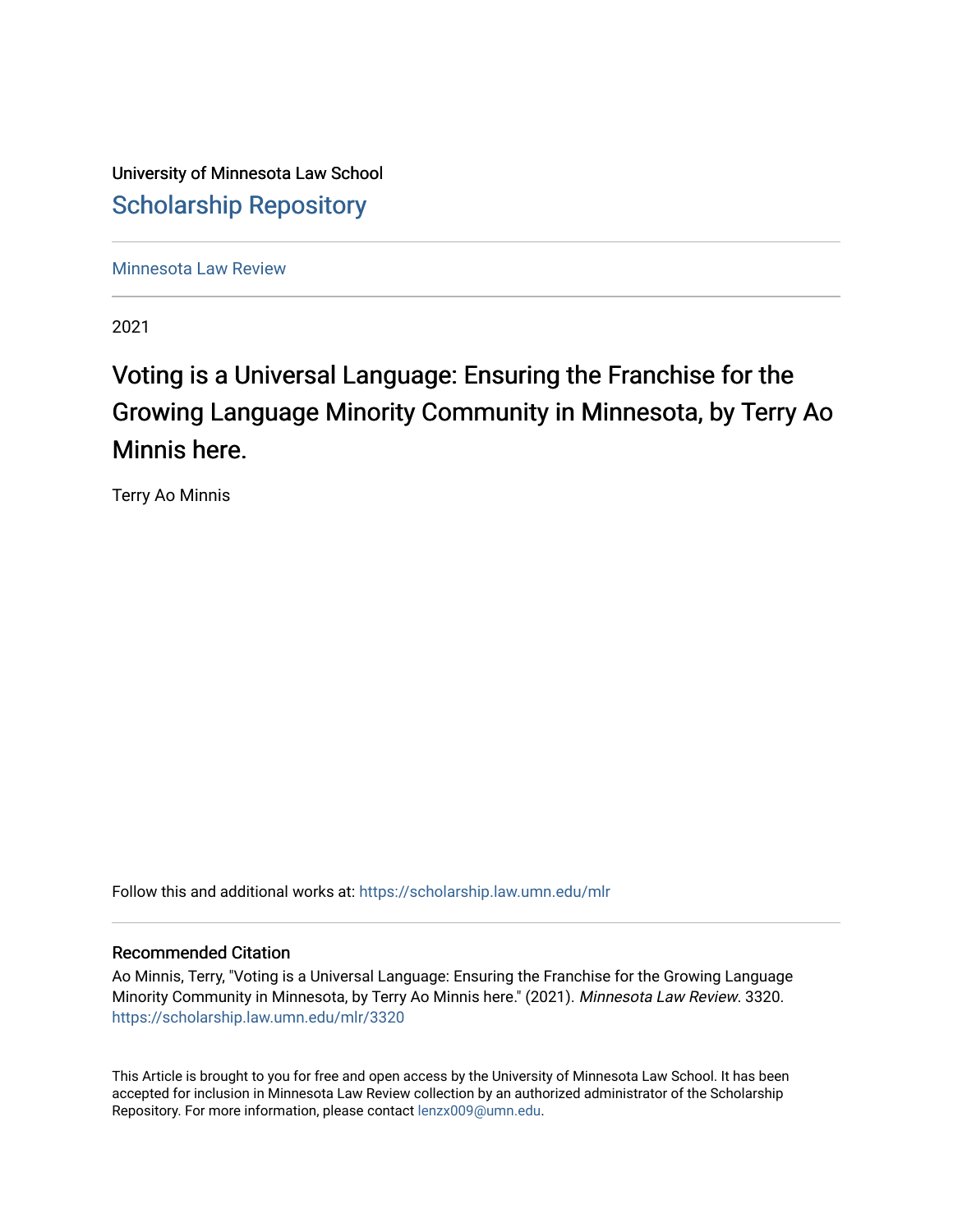# **Article**

# **Voting Is a Universal Language: Ensuring the Franchise for the Growing Language Minority Community in Minnesota**

# **Terry Ao Minnis†**

## INTRODUCTION

Minnesota has long held a reputation for being proactively prodemocratic and on the cutting edge of breaking down barriers to the ballot box and making voting more accessible.<sup>1</sup> According to MIT Election Data and Science Lab's Election Performance Index, an objective measure that comprehensively assesses how election administration functions in each state, Minnesota has been the second highest-ranked state in each election since 2010 and was the third highest-ranked state in the 2008 election.<sup>2</sup> In the 2018 election, Minnesota scored

2597

<sup>†</sup> Senior Director of Census & Voting Programs at Asian Americans Advancing Justice - AAJC (Advancing Justice - AAJC). Founded in 1991, Advancing Justice - AAJC works to advance the human and civil rights of Asian Americans and build and promote a fair and equitable society for all. The Author would like to acknowledge the assistance of Niyati Shah (Director of Litigation, Advancing Justice - AAJC) in finalizing this Article. Mrs. Minnis holds a Juris Doctorate from American University Washington College of Law and a bachelor's degree from the University of Chicago. Mrs. Minnis is also Senior Fellow & Consultant to the Responsive Politics Program at the Democracy Fund. Appointed to the American Bar Association's Standing Committee on Elections in 2020, Mrs. Minnis was named one of the four living 2020 National Women's History Alliance Honorees: Valiant Women of the Vote. She is one of NOW's 100 Sisters of Suffrage as part of their celebration of the centennial anniversary of the passage of the Nineteenth Amendment. Copyright  $©$  2021 by Terry Ao Minnis.

<sup>1.</sup> See MN Scores High for Election Administration, TWIN CITIES BUS. MAG. (Feb. 16, 2013), https://tcbmag.com/mn-scores-high-for-election-administration [https:// perma.cc/LFA3-3R8S]; see also KENT KAISER, NO LONGER A NATIONAL MODEL: FIFTEEN RECOMMENDATIONS FOR FIXING MINNESOTA ELECTION LAW AND PRACTICE 3 (2009), https:// www.americanexperiment.org/reports/no-longer-a-national-model-fifteen -recommendations-for-fixing-minnesota-election-law-and-practice [https://perma .cc/2SMK-6PDG].

<sup>2.</sup> See Elections Performance Index, MIT ELECTION DATA & SCI. LAB, https:// elections.mit.edu/#/data/map [https://perma.cc/Q6J8-2CQZ] (interactive map of election data).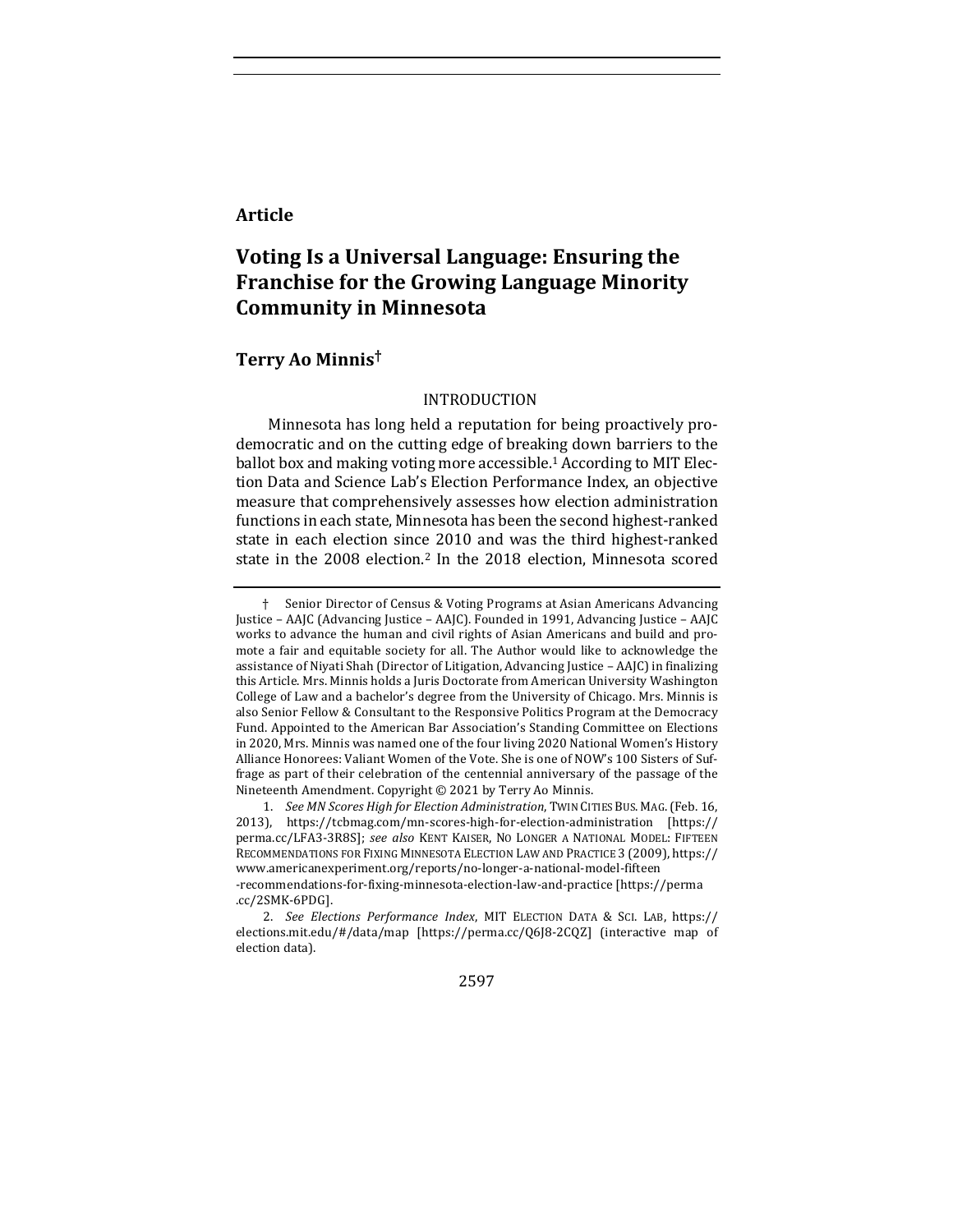better than the national average on many indicators such as voter registration and turnout, low wait times, and minimal problems for voters, as well as scoring high for ensuring the availability of voting information and services to voters.<sup>3</sup> At the same time, no matter how well a state is doing, its election administration can always be improved. Addressing a major barrier to voting for a growing segment of the Minnesota electorate—the language barrier—is one necessary improvement. For voters who speak English as a second language, and who have some difficulty with the English language, the complex and somewhat confusing election process can be daunting and difficult to navigate.<sup>4</sup> This can lead to depressed voting participation rates for this community.5

Despite the fact that Minnesota has higher than average voter participation overall, parsing the voter participation data across different racial and ethnic groups shows a disparity in participation between communities of color and White voters that is due in part to the language barrier.<sup>6</sup> There is a persistent gap in voter registration and voter turnout between communities of color and White voters in Minnesota. The average gap between Black voters and White voters for voter registration is -11.6% and for voting is -13.7% for elections from November 2006 through 2018.<sup>7</sup> Further, the average gap between Asian voters and White voters for voter registration is -19.5% and for voting is -17.8% for elections from November 2008 through 2018.<sup>8</sup> Lastly, the average gap between Latino voters and White voters for voter registration is -28.8% and for voting is -27.0% for elections from November 2010 through 2016.9

<sup>3.</sup> *Id.*

<sup>4.</sup> *See, e.g.*, Richard Salame, *Across the Country, Limited-English-Proficiency Voters Faced Obstacles*, NATION (Nov. 12, 2018), https://www.thenation.com/article/ archive/limited-english-proficiency-voters-midterms [https://perma.cc/R5CU -58ME].

<sup>5.</sup> *Id.*

<sup>6.</sup> David Schultz, Minnesota's Other Racial Disparity: Voting, MINNPOST (Oct. 24, 2016), https://www.minnpost.com/community-voices/2016/10/minnesota-s-other -racial-disparity-voting [https://perma.cc/M4Y4-2DZV]; see also Language Barriers, YOUR VOTE YOUR VOICE, https://www.yourvoteyourvoicemn.org/language-barriers [https://perma.cc/E6AG-3BQB] ("Removing language barriers to voting and full citizen participation would be a simple and effective way to increase voter turnout and political power.").

<sup>7.</sup> *See infra* Table 1.

<sup>8.</sup> *See infra* Table 2.

<sup>9.</sup> *See infra* Table 3.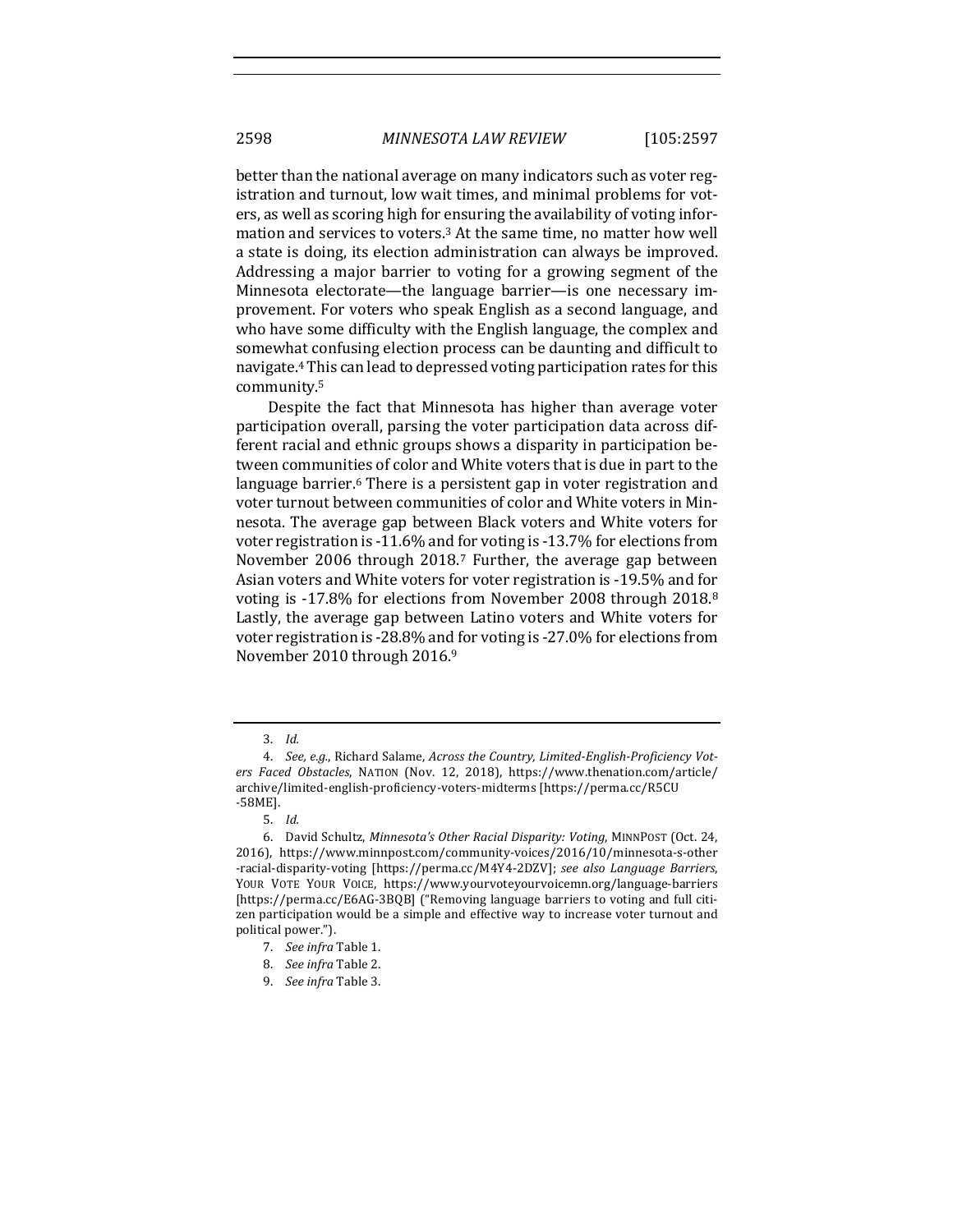| Election  | Registered | Registration<br>Gap with<br>Non-Latino<br>Whites | <b>Voted</b> | <b>Voting Gap</b><br>with<br>Non-Latino<br>Whites |
|-----------|------------|--------------------------------------------------|--------------|---------------------------------------------------|
| Nov. 2018 | 66.1%      | $-11.2%$                                         | 54.7%        | $-10.1%$                                          |
| Nov. 2016 | 74.7%      | $-4.0\%$                                         | 66.3%        | $-4.7\%$                                          |
| Nov. 2014 | 53.6%      | $-21.0%$                                         | 21.7%        | $-33.0\%$                                         |
| Nov. 2012 | 66.9%      | $-13.2%$                                         | 62.1%        | $-12.4%$                                          |
| Nov. 2010 | 60.9%      | $-12.9%$                                         | 44.5%        | $-12.3%$                                          |
| Nov. 2008 | 73.2%      | $-7.8\%$                                         | 69.0%        | $-7.5\%$                                          |
| Nov. 2006 | 69.4%      | $-11.2%$                                         | 51.4%        | $-16.0%$                                          |

Table 1: Black Alone Voter Participation Rates in Minnesota<sup>10</sup>

| Election  | Registered | <b>Registration</b><br>Gap with<br>Non-Latino<br>Whites | Voted | <b>Voting Gap</b><br>with<br>Non-Latino<br>Whites |
|-----------|------------|---------------------------------------------------------|-------|---------------------------------------------------|
| Nov. 2018 | 49.7%      | $-27.6%$                                                | 43.3% | $-21.5%$                                          |
| Nov. 2016 | 63.7%      | $-15.0%$                                                | 51.6% | $-19.4%$                                          |
| Nov. 2014 | 43.7%      | $-30.9\%$                                               | 37.1% | $-17.6\%$                                         |
| Nov. 2012 | 87.6%      | 7.5%                                                    | 78.1% | 3.6%                                              |
| Nov. 2010 | 40.4%      | $-33.4%$                                                | 24.5% | $-32.3%$                                          |
| Nov. 2008 | 63.7%      | $-17.3%$                                                | 57.1% | $-19.4%$                                          |
| Nov. 2006 | N/A        | N/A                                                     | N/A   | N/A                                               |

 $N/A$  = the base is less than 75,000 and therefore too small to show the derived measure. Table 2: Asian Alone Voter Participation Rates in Minnesota<sup>11</sup>

<sup>10.</sup> Data gathered from *Voting and Registration: Data Tables*, U.S. CENSUS BUREAU, https://www.census.gov/topics/public-sector/voting/data/tables.html [https:// perma.cc/3U8G-7QK4] (using Table 4b: Reported Voting and Registration, by Sex, Race and Hispanic Origin, for States, Nov. 2006-2018).

<sup>11.</sup> Data gathered from *Voting and Registration: Data Tables, supra* note 10 (using Table 4b: Reported Voting and Registration, by Sex, Race and Hispanic Origin, for States, Nov. 2006-2018).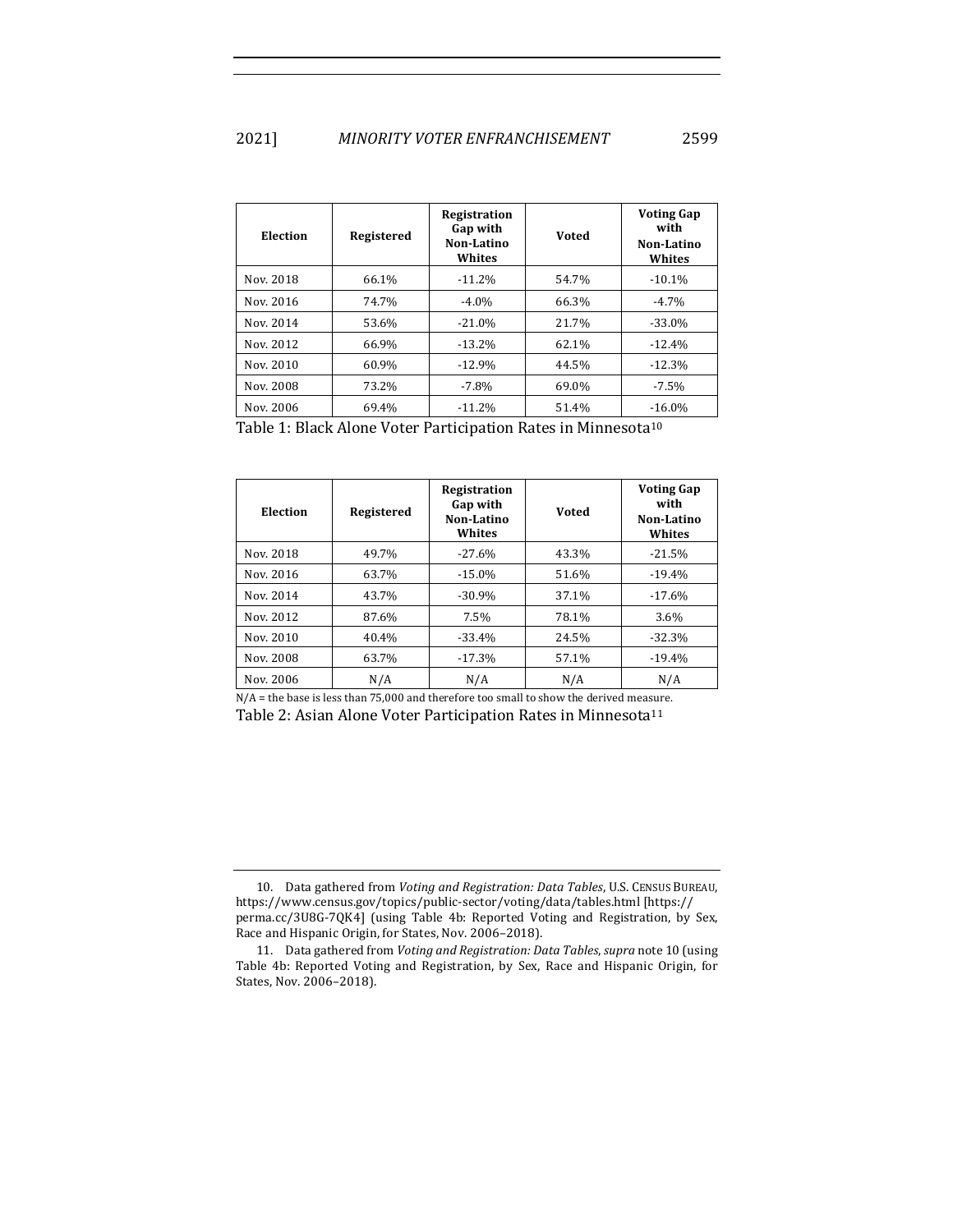# 2600 *MINNESOTA LAW REVIEW* [105:2597

| Election  | Registered | Registration<br>Gap with<br>Non-Latino<br>Whites | Voted | <b>Voting Gap</b><br>with Non-La-<br>tino Whites |
|-----------|------------|--------------------------------------------------|-------|--------------------------------------------------|
| Nov. 2018 | N/A        | N/A                                              | N/A   | N/A                                              |
| Nov. 2016 | 39.6%      | $-39.1%$                                         | 36.6% | $-34.4%$                                         |
| Nov. 2014 | 47.8%      | $-26.8%$                                         | 33.5% | $-21.2%$                                         |
| Nov. 2012 | 56.1%      | $-24.0%$                                         | 45.7% | $-28.8\%$                                        |
| Nov. 2010 | 48.5%      | $-25.3%$                                         | 33.2% | $-23.6%$                                         |
| Nov. 2008 | N/A        | N/A                                              | N/A   | N/A                                              |
| Nov. 2006 | N/A        | N/A                                              | N/A   | N/A                                              |

 $N/A$  = the base is less than 75,000 and therefore too small to show the derived measure. Table 3: Latino Voter Participation Rates in Minnesota<sup>12</sup>

The good news is that effective language assistance can bridge these gaps in voter participation. When language assistance has been properly implemented under section 203 of the Voting Rights Act (VRA),<sup>13</sup> Latino, Asian American, American Indian, and Alaska Native voter participation increased.<sup>14</sup> For example, when San Diego County began to properly provide language assistance as a result of Department of Justice (DOJ) enforcement actions during the mid-2000s, voter registration among Latinos and Filipinos (whose languages are covered by section 203) rose by over 20%, and Vietnamese registrations increased by 40% after the county decided to voluntarily provide language assistance in Vietnamese.<sup>15</sup> Between 2000 and 2004, Navajo voter turnout increased by 26% after Apache County, Arizona, entered into a consent decree with DOJ to address failure to provide language assistance.<sup>16</sup>

This Article will discuss the demographics of Minnesota's language minority population, the obstacles language minority voters face, and the different ways in which Minnesotans can access language assistance, including through available federal protections for language minority Minnesotans, as well as through state-based opportunities for increased language access.

<sup>12.</sup> Data gathered from *Voting and Registration: Data Tables, supra* note 10.

<sup>13.</sup> See discussion infra Part II.A.1.a.

<sup>14.</sup> H.R. REP. No. 109-478, at 18-19 (2006). For example, the House committee report notes that "the number of registered Latino voters grew from 7.6 million in 2000 to 9 million in 2004." *Id.* at 19–20.

<sup>15.</sup> Alberto R. Gonzales, U.S. Att'y Gen., Prepared Remarks at the Anniversary of the Voting Rights Act (Aug. 2, 2005), http://www.justice.gov/archive/ag/speeches/ 2005/080205agvotingrights.htm [https://perma.cc/N3ZJ-KDZC].

<sup>16.</sup> *See JAMES T. TUCKER, THE BATTLE OVER BILINGUAL BALLOTS 229 (2009).*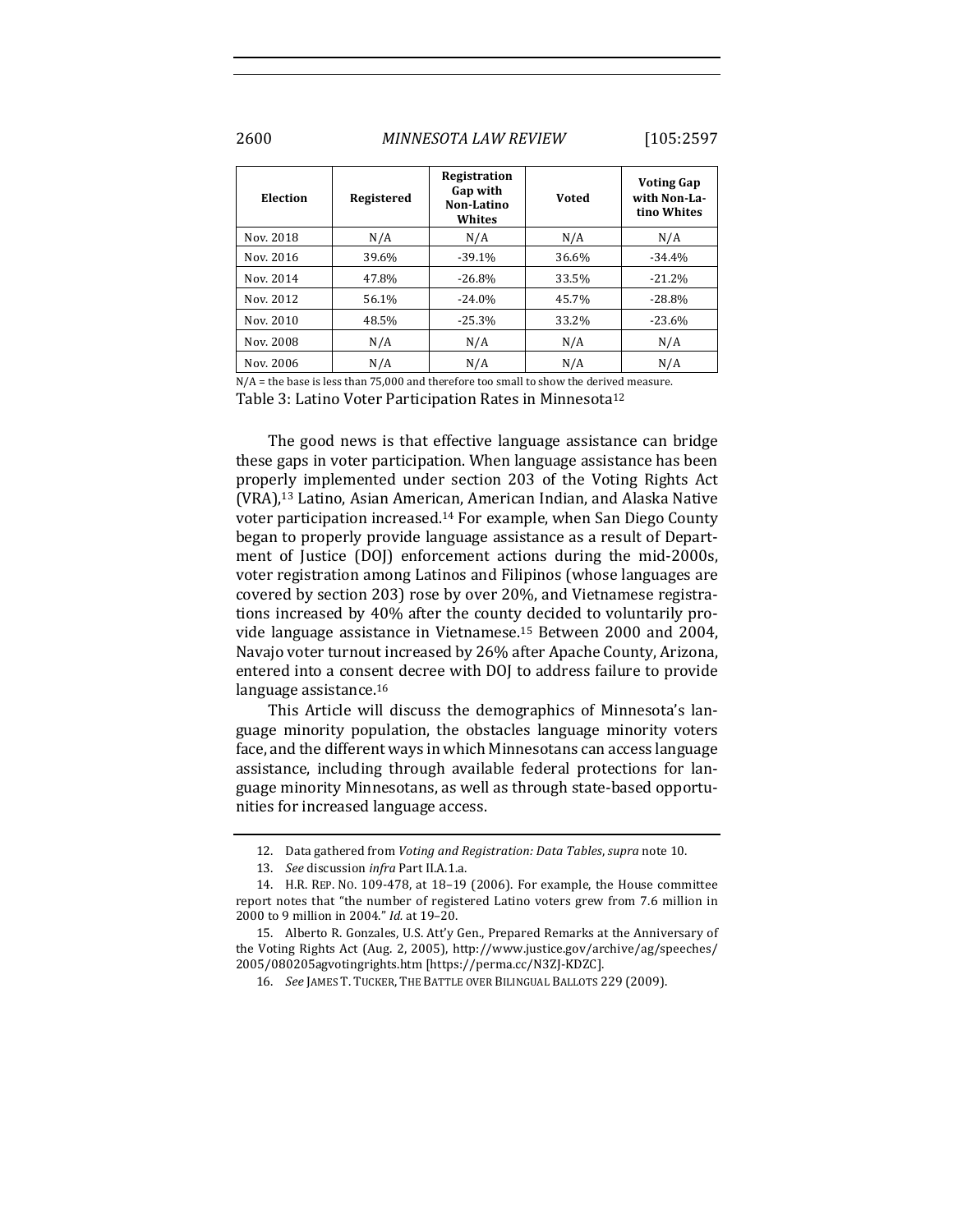#### I. DEMOGRAPHICS OF MINNESOTA

While 78.9% of Minnesota's total population is White, communities of color drive population growth.<sup>17</sup> The next largest demographic in Minnesota is Black, followed by Latino, Asian American, multiracial American, American Indian and Alaska Native, Minnesotans who identify as "some other race," and then Native Hawaiian Pacific Islander.<sup>18</sup> Other than American Indians and Alaska Natives, the growth rates of the other groups significantly outpace that of White Minnesotans.<sup>19</sup> Growth rates for Black and Asian Americans are 35.2% and 35.9%, respectively, and 26.5% for Latinos, compared to 0.9% for White Americans.<sup>20</sup> As Minnesota becomes more diverse, language access will become more of an issue for voters across the state.

|                                                     | <b>Estimate</b> | Growth<br>Rate |
|-----------------------------------------------------|-----------------|----------------|
| <b>Total Population</b>                             | 5,639,632       | $6.2\%$        |
| Hispanic or Latino (of any race)                    | 314,217         | 26.5%          |
| NH White alone                                      | 4.451.938       | 0.9%           |
| NH Black alone                                      | 362.789         | 35.2%          |
| NH American Indian and Alaska Native alone          | 51.930          | $-3.6\%$       |
| NH Asian alone                                      | 283,422         | 35.9%          |
| NH Native Hawaiian and Other Pacific Islander alone | 2,618           | 32.6%          |
| NH Some other race alone                            | 12.703          | 118.8%         |
| NH Two or more races                                | 160.015         | 42.1%          |

Table 4: Racial and Ethnic Communities in Minnesota<sup>21</sup>

Similar trends are seen at the county level in Minnesota. For all counties with populations greater than 250,000, growth rates for Black Americans, Latinos, and Asian Americans far outpaced that of White Americans, with an average growth rate of 50.1%, 29.1%, and 35.4%, compared to 1.6%, respectively.<sup>22</sup> Additionally, seven other counties with less than 250,000 people for which data are available

22. *Id.*

<sup>17.</sup> *See infra* Table 4.

<sup>18.</sup> *Id.*

<sup>19.</sup> *Id.*

<sup>20.</sup> *Id.*

<sup>21.</sup> Data gathered from *ACS Demographic and Housing Estimates: Table DP05*, U.S. CENSUS BUREAU, https://data.census.gov/cedsci/table?q=DP05&tid=ACSDP1Y2019 .DP05&hidePreview=false [https://perma.cc/RL2B-R5Z4] (using data from 2019 and 2010 ACS 1-Year Estimates Data Profiles).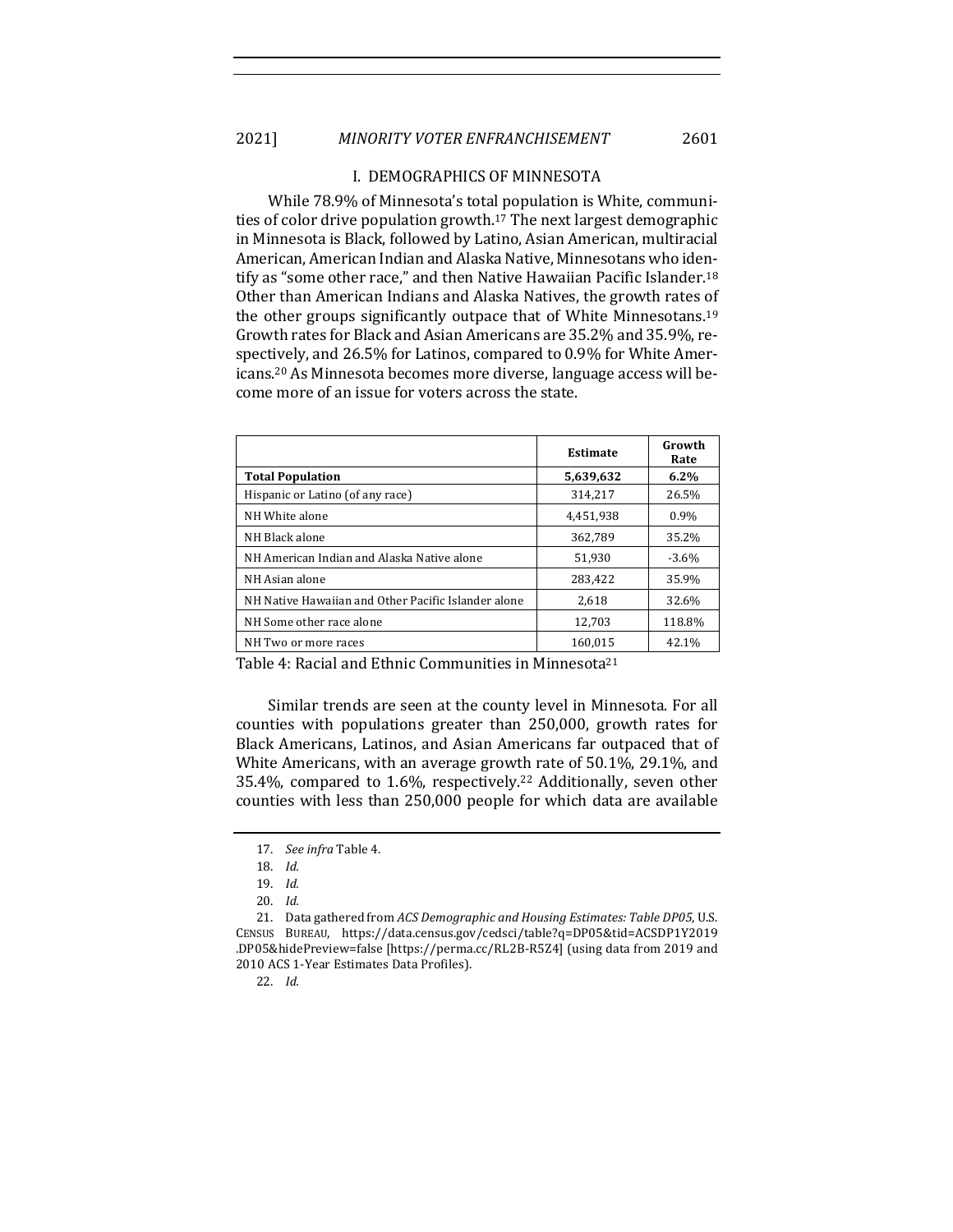show similar trends, with communities of color all growing faster than the White population.<sup>23</sup> In all these counties, the Latino population, with an average growth rate of 31.1%, grew faster than the White population, with an average growth rate of 4%.<sup>24</sup> The Black population grew faster than the White population in six out of the seven counties, with an average growth rate of 44.4%, while the Asian American population grew faster than the White population in three counties, with an average growth rate of 25.6%, and the Native American population grew faster in two counties, with an average growth rate of 39.2%. $^{25}$ 

|                                                               | Hennepin<br>County<br>(Total<br>Pop:<br>1,265,843) | Ramsey<br>County<br>(Total<br>Pop:<br>550,321) | Dakota<br>County<br>(Total<br>Pop:<br>429,021) | Anoka<br>County<br>(Total<br>Pop:<br>356,921) | Washing-<br>ton<br>County<br>(Total<br>Pop:<br>262,440) |
|---------------------------------------------------------------|----------------------------------------------------|------------------------------------------------|------------------------------------------------|-----------------------------------------------|---------------------------------------------------------|
| Total<br>Population                                           | $9.6\%$                                            | 8.1%                                           | 7.5%                                           | 7.7%                                          | 9.9%                                                    |
| Hispanic or Latino<br>(of any race)                           | 13.0%                                              | 12.7%                                          | 34.3%                                          | 42.9%                                         | 42.4%                                                   |
| NH White alone                                                | 4.4%                                               | $-1.4%$                                        | $0.4\%$                                        | 0.5%                                          | 4.3%                                                    |
| NH Black alone                                                | 24.3%                                              | 19.0%                                          | 72.9%                                          | 75.5%                                         | 58.6%                                                   |
| NH American In-<br>dian and Alaska<br>Native alone            | $-27.3%$                                           | $-24.3%$                                       | $-30.6%$                                       | 16.7%                                         | $-35.4%$                                                |
| NH Asian alone                                                | 29.5%                                              | 41.6%                                          | 35.2%                                          | 38.5%                                         | 32.5%                                                   |
| NH Native Hawai-<br>ian and Other Pa-<br>cific Islander alone | 59.5%                                              | $-47.4%$                                       | $-100.0\%$                                     | $-27.6%$                                      | $-29.8%$                                                |
| NH Some other<br>race alone                                   | 85.2%                                              | 67.8%                                          | 68.6%                                          | 336.3%                                        | 237.2%                                                  |
| NH Two or more<br>races                                       | 32.8%                                              | 45.9%                                          | 14.9%                                          | 32.7%                                         | 49.9%                                                   |

Table 5: Growth Rate of Racial and Ethnic Communities in Minnesota Counties with Total Population  $> 250,000^{26}$ 

The growth in communities of color in Minnesota has been driven in large part by its immigration and refugee history. While the first large groups of immigrants to arrive in Minnesota were European, the majority of today's immigrants to Minnesota come from Mexico,

<sup>23.</sup> *See id.*

<sup>24.</sup> *See infra* Table 5.

<sup>25.</sup> *See infra* Table 5.

<sup>26.</sup> Data gathered from *ACS Demographic and Housing Estimates: Table DP05*, supra note 21 (using data from 2019 and 2010 ACS 1-Year Estimates Data Profiles).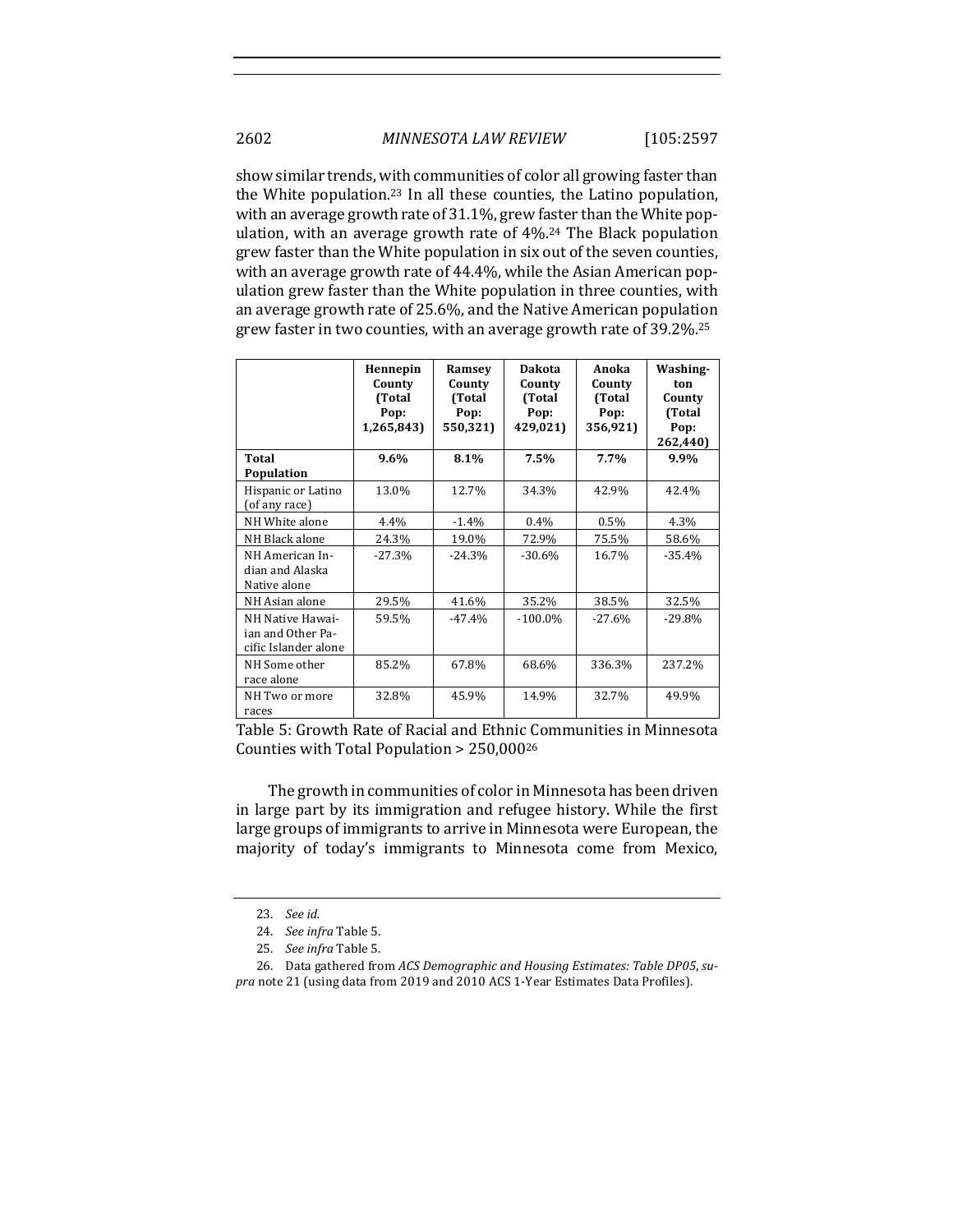Somalia, India, and Laos.<sup>27</sup> A large number of refugees settled in the state, including Hmong refugees, who began arriving in Minnesota in the mid-1970s, and Somali refugees, who began coming to Minnesota in the early 1990s.<sup>28</sup> In fact, Minnesota is home to the largest Somali population and the second largest Hmong population in the United States.<sup>29</sup> Of the state's foreign-born population, which makes up over 8% of the entire state's population, 38.1% are born in Asia, 26.7% in Africa, and 22.9% in Latin America.<sup>30</sup>

This explosive growth in the immigrant population has naturally led to an increased growth rate of the language minority population in the state. While the total population five years of age and older grew at a rate of 6.8%, the language minority population (that is, those who spoke a language other than English at home) grew at a rate of 24.6%.<sup>31</sup> Similarly, in the counties with a total population five years and older of 200,000 or more, the average growth rate of the language minority population compared to that for the total population five years and older was 28.5% versus 9.1%.<sup>32</sup> Of those counties, Anoka County saw its language minority population grow by 43.5%, compared to the overall growth rate of 8.4%.<sup>33</sup> Furthermore, more than one in three language minority Minnesotans is limited English proficient (LEP), or, in other words, has some difficulties with the English language. $34$  Further, for the counties with total populations of five years or older of 200,000 or more, the average LEP rate for the language minority population was  $36.8\%$ , with highs of 43.9% and 41.5% in Ramsey County and Dakota County, respectively.<sup>35</sup> This is an everexpanding community in Minnesota that has unique and specific needs and concerns when it comes to voting.

<sup>27.</sup> *Minnesota Issues Resources Guides: Immigrants in Minnesota*, MINN. LEGIS. REFERENCE LIBR. (Aug. 2020), https://www.lrl.mn.gov/guides/guides?issue= immigration [https://perma.cc/FF73-MVVL].

<sup>28.</sup> *Id.*

<sup>29.</sup> *Id.*

<sup>30.</sup> *Selected Social Characteristics in the United States: ACS 1-Year Estimates 2019, Table DP02*, U.S. CENSUS BUREAU, https://data.census.gov/cedsci/table?q= ACSDP1Y2019.DP02&tid=ACSDP1Y2019.DP02&hidePreview=true [https://perma .cc/MZC4-CX4U].

<sup>31.</sup> *See infra* Table 6.

<sup>32.</sup> *See infra* Table 6.

<sup>33.</sup> See infra Table 6.

<sup>34.</sup> *See infra* Table 6.

<sup>35.</sup> See infra Table 6.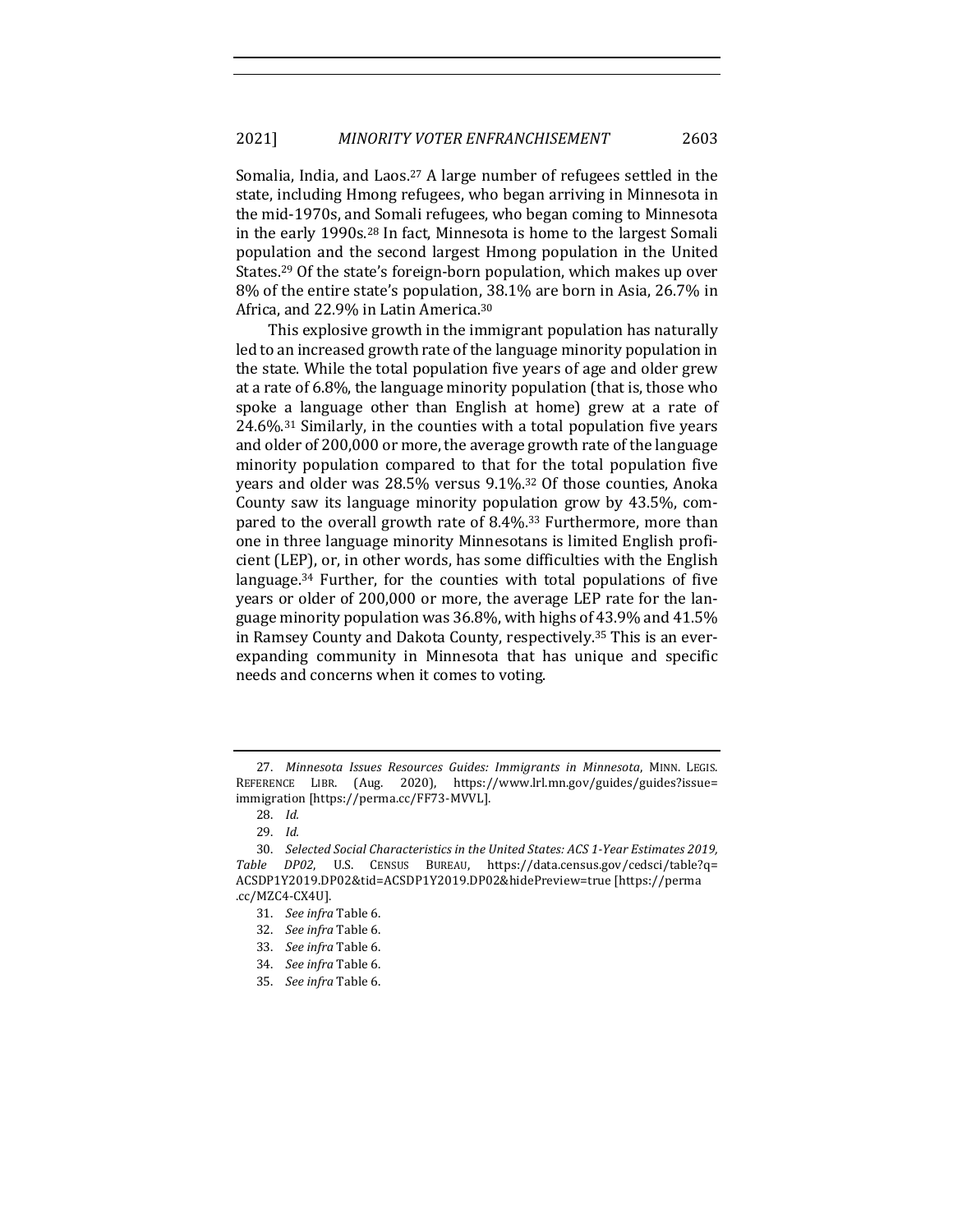2604 *MINNESOTA LAW REVIEW* [105:2597

| <b>Jurisdiction</b>    | <b>Total Pop</b><br>5 Years<br>and Over<br>(2019) | Growth<br>Rate<br>from<br>2010 | <b>Speak</b><br>Language<br>other<br>than<br>English | Growth<br>Rate of<br>Lan-<br>guage<br>Minority<br>Pop from<br>2010 | Percent of<br>Language<br><b>Minority</b><br>$Pop = LEP$<br>(2019) |
|------------------------|---------------------------------------------------|--------------------------------|------------------------------------------------------|--------------------------------------------------------------------|--------------------------------------------------------------------|
| Minnesota              | 5,290,011                                         | 6.80%                          | 649,366                                              | 24.60%                                                             | 35.90%                                                             |
| <b>Hennepin County</b> | 1,185,742                                         | 9.90%                          | 215,120                                              | 21.20%                                                             | 31.70%                                                             |
| <b>Ramsey County</b>   | 512,658                                           | 8.00%                          | 122,845                                              | 28.90%                                                             | 43.90%                                                             |
| Dakota County          | 401,628                                           | 8.10%                          | 54,267                                               | 20.60%                                                             | 41.50%                                                             |
| Anoka County           | 334,741                                           | 8.40%                          | 44,891                                               | 43.50%                                                             | 36.40%                                                             |
| Washington<br>County   | 248.047                                           | 11.00%                         | 26.080                                               | 28.40%                                                             | 30.70%                                                             |
| St. Louis County       | 188,918                                           | $-0.20%$                       | 8,434                                                | 22.80%                                                             | 22.80%                                                             |
| <b>Stearns County</b>  | 151,179                                           | 8.20%                          | 15,903                                               | 54.70%                                                             | 28.40%                                                             |
| Olmstead County        | 146,171                                           | 9.60%                          | 21,341                                               | 44.00%                                                             | 45.60%                                                             |
| <b>Scott County</b>    | 139,187                                           | 16.60%                         | 18,288                                               | 16.20%                                                             | 35.30%                                                             |

Table 6: Language Minority Community in Minnesota<sup>36</sup>

#### II. ADDRESSING BARRIERS FACING LANGUAGE MINORITY VOTERS

The voting process in the United States can be complicated and daunting for native English speakers and becomes even more difficult for LEP citizens.<sup>37</sup> An analysis of voting materials showed that they are written at a twelfth-grade level or higher, making voting more challenging for voters with language barriers.<sup>38</sup> Thus, LEP voters can have difficulty understanding the different steps required to vote, including, but not limited to, registration processes, registration deadlines, absentee voting rules, and voting procedures for primary elections.<sup>39</sup>

<sup>36.</sup> Data gathered from *Language Spoken at Home: Table S1601*, U.S. CENSUS BUREAU, https://data.census.gov/cedsci/table?q=S1601&tid=ACSST1Y2019.S1601& hidePreview=false [https://perma.cc/Y2SQ-U7RM] (using data from 2019 and 2010 ACS 1-Year Estimates Subject Tables).

<sup>37.</sup> See also NATIVE AM. RTS. FUND, OBSTACLES AT EVERY TURN: BARRIERS TO POLITICAL PARTICIPATION FACED BY NATIVE AMERICAN VOTERS (2020), https://vote.narf.org/wp -content/uploads/2020/06/obstacles\_at\_every\_turn.pdf [https://perma.cc/ZDT7 -Y4NP] (discussing the unique issues facing LEP American Indian and Alaska Native

voters).

<sup>38.</sup> Ana Henderson, English Language Naturalization Requirements and the Bilingual Assistance Provisions of the Voting Rights Act 3-5 (2006) (unpublished manuscript) (on file with author).

<sup>39.</sup> *Compare id.* at 3–4, 4 n.10 (discussing the English language grade level of a variety of election-related materials), with ANDREW SUM, IRWIN KIRSCH & KENTARO YAMAMOTO, EDUC. TESTING SERV., A HUMAN CAPITAL CONCERN: THE LITERACY PROFICIENCY OF U.S. IMMIGRANTS 13, 15 (2004) (reporting study results finding that the median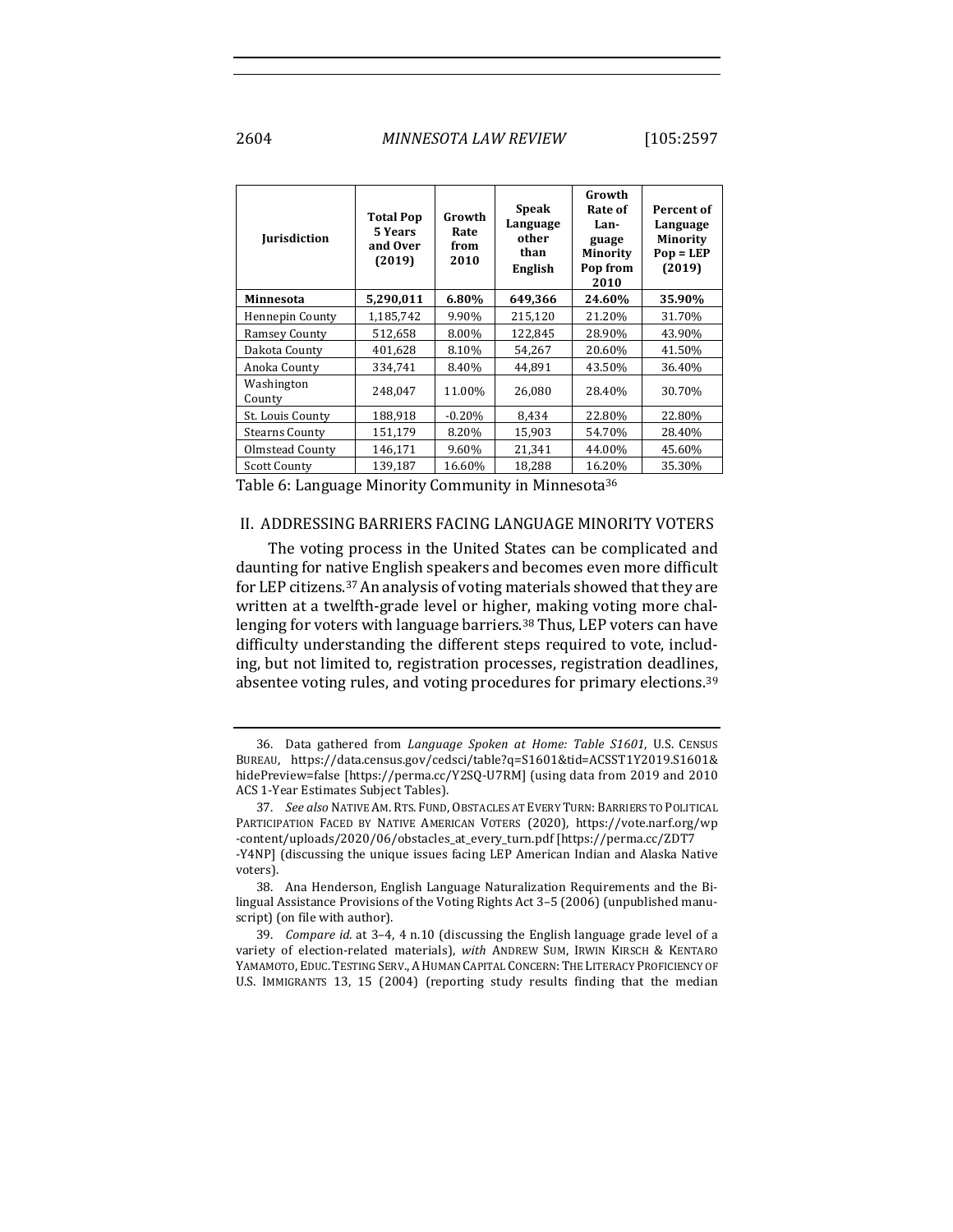This means that even when the LEP voter can figure out the process and show up to vote, English-only ballots can stymie the voter. $40$ 

Furthermore, LEP voters are often denied language assistance at the polls, creating numerous barriers to electoral participation. First, problems can arise from poll workers who do not fully understand voting rights laws. In election after election, poll workers have denied LEP voters the ability to get assistance from a person of their choosing, as is their right under section 208 of the Voting Rights Act, $41$  or have asked the voter for photo identification when the law does not require it.<sup>42</sup> For example: in 2012, "a poll worker ... in New Orleans erroneously thought that only LEP voters of languages covered by Section 203 of the VRA were entitled to assistance in voting" under section 208.<sup>43</sup> Since Vietnamese was not a section 203-covered language in that jurisdiction, "the poll worker did not allow LEP Vietnamese voters the assistance of their choice when voting."44 LEP voters have also faced hostile or discriminatory poll workers or challengers at polling sites.45

42. *See, e.g.*, JASMINE JIN & JERRY VATTAMALA, ASIAN AM. LEGAL DEF. & EDUC. FUND, ASIAN AMERICAN ACCESS TO DEMOCRACY IN THE 2014 ELECTIONS 19, 26 (2014), https:// www.aaldef.org/uploads/pdf/2014AccessToDemocracyReport.pdf [https://perma .cc/DSA3-N2E8] (discussing incidents where voters were denied language assistance or unlawfully requested to produce identification documents); ASIAN AMS. ADVANCING JUST., VOICES OF DEMOCRACY: ASIAN AMERICANS AND LANGUAGE ACCESS DURING THE 2012 ELECTIONS 14 (2013), https://www.advancingjustice-aajc.org/sites/default/files/ 2016-10/Voices%20of%20Democracy.pdf [https://perma.cc/56BS-CRSL] (discussing observed incidents where "a poll worker illegally prevent[ed] a voter from bringing a [language] helper into the voting booth").

43. TERRY AO MINNIS & MEE MOUA, ASIAN AMS. ADVANCING JUST. - AAJC, 50 YEARS OF THE VOTING RIGHTS ACT: THE ASIAN AMERICAN PERSPECTIVE 16 (2015), https:// advancingjustice-aajc.org/sites/default/files/2016-09/50-years-of-VRA.pdf [https:// perma.cc/7H63-QY3R].

44. *Id.*

45. *See, e.g.*, United States v. Berks Cnty., 277 F. Supp. 2d 570, 575, 577 (E.D. Pa. 2003) (finding "substantial evidence of hostile and unequal treatment of Hispanic and Spanish-speaking voters by poll officials" and discussing voters who were barred "from bringing their assistors of choice into the voting booth").

composite English language proficiency score of immigrant adults was twenty-three percent lower than native-born adults with a twelfth-grade education).

<sup>40.</sup> *See* Henderson, *supra* note 38, at 4-5 (providing examples of states where ballot measures are written above the twelfth-grade level).

<sup>41.</sup>  $52 \text{ U.S.C.}$  § 10508 ("Any voter who requires assistance to vote by reason of ... inability to read or write may be given assistance by a person of the voter's choice  $\dots$ .").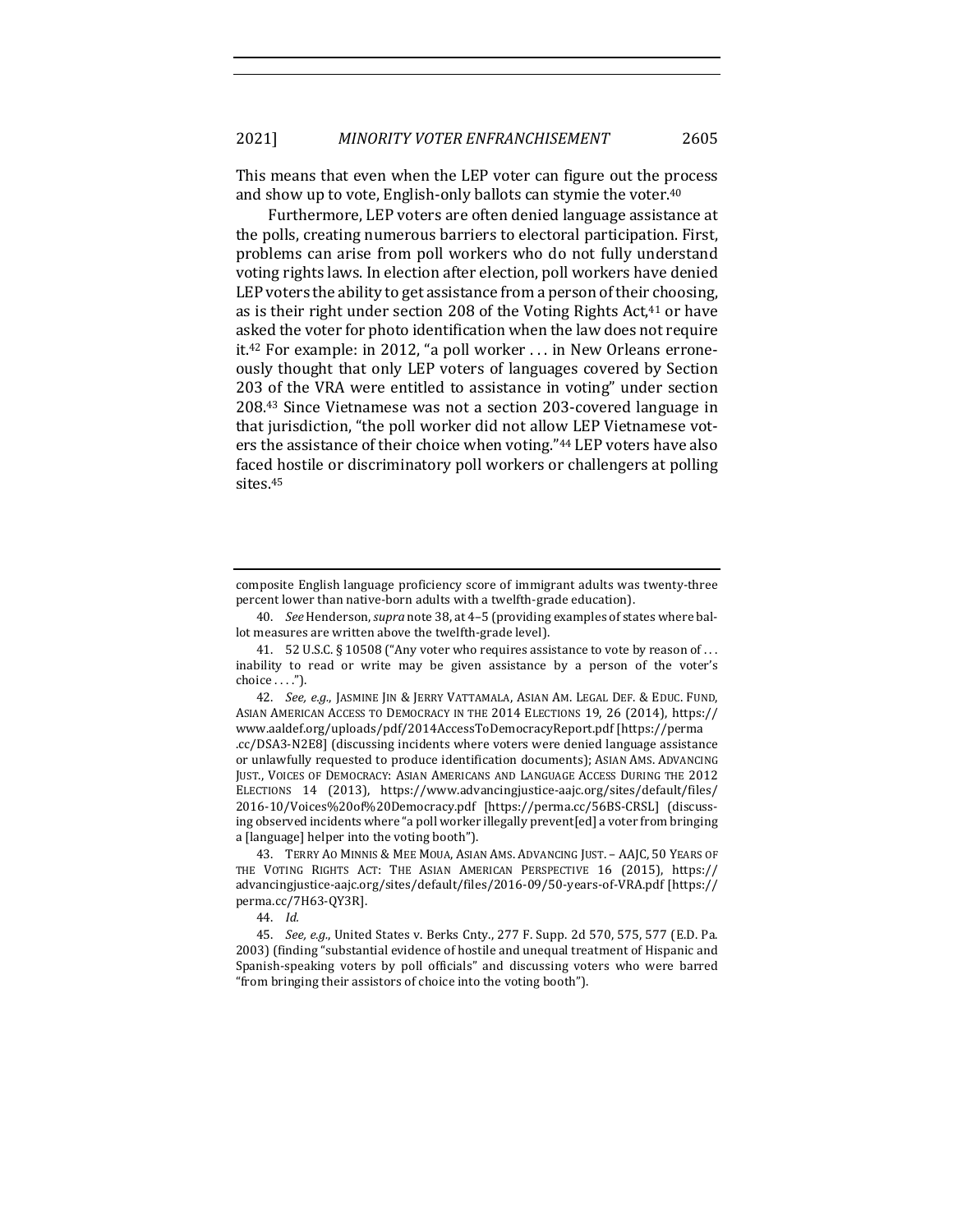#### A. LANGUAGE ASSISTANCE DURING ELECTIONS

One way to ensure language minority voters can effectively participate in elections is for a jurisdiction to provide language assistance to voters during the election process. There are several mechanisms by which language assistance can occur, including measures prescribed by federal and state law. Minnesota has a need for both language assistance and different tools with which to address this need.

#### 1. Federal Opportunities for Language Assistance

#### *a. Section 203*

Protecting four covered language groups—Latinos, Asian Americans, American Indians, and Alaska Natives<sup>46</sup>—section 203 of the Voting Rights Act of 1965 requires language assistance in certain jurisdictions that meet a specific language minority population threshold.<sup>47</sup> Congress enacted section 203 in 1975 to remedy racial discrimination in the voting process that leads to the disenfranchisement of language minorities from the four abovementioned language groups.<sup>48</sup> The

<sup>46.</sup> Section 203 applies only to Latinos, Asian Americans, American Indians, and Alaskan Natives because Congress has continually found that these groups have faced and continue to face significant voting discrimination because of their race and ethnicity. See, e.g., S. REP. No. 94-295, at 31 (1975) ("The definition of those groups included in 'language minorities' was determined on the basis of the evidence of voting discrimination. Persons of Spanish heritage was the group most severely affected by discriminatory practices, while the documentation concerning Asian Americans, American Indians and Alaskan Natives was substantial."); H.R. REP. No. 109-478, at 59 (2006) ("Section 203's assistance is a remedy for the past and present failures of States and jurisdictions to remedy educational disparities, putting language minority citizens on an equal footing in exercising the right to vote.").

<sup>47.</sup> *See* 52 U.S.C. § 10503(b) (setting forth the criteria to determine if section 203 covers a jurisdiction); *id.* § 10503(c) (setting forth the requirements for covered jurisdictions to administer bilingual elections).

<sup>48.</sup> *See* Act of Aug. 6, 1975, Pub. L. No. 94-73, sec. 301, § 203, 89 Stat. 400, 402-03 (codified as amended at 52 U.S.C. § 10503) (amending the Voting Rights Act of 1965 and including a finding that "citizens of language minorities have been effectively excluded from participation in the electoral process"). Two other provisions of the VRA that impact language minority voters are sections  $4(e)$  and  $4(f)(4)$ . Section  $4(e)$  was enacted in 1965 and protects the rights of voters who have completed sixth grade in "a public school in, or a private school accredited by, any State or territory, the District of Columbia, or the Commonwealth of Puerto Rico in which the predominant classroom language was other than English." See Voting Rights Act of 1965, Pub. L. No. 89-110, § 4(e), 79 Stat. 437, 439 (codified at 52 U.S.C. § 10303(e)). Section  $4(f)(4)$  was added to the VRA in 1975 in response to Congress finding "that voting discrimination against citizens of language minorities is pervasive and national in scope" and that English-only elections excluded language minority citizens from participating in the electoral process. Act of Aug. 6, 1975, Pub. L. No. 94-73, sec. 203, § 4(f), 89 Stat. 400,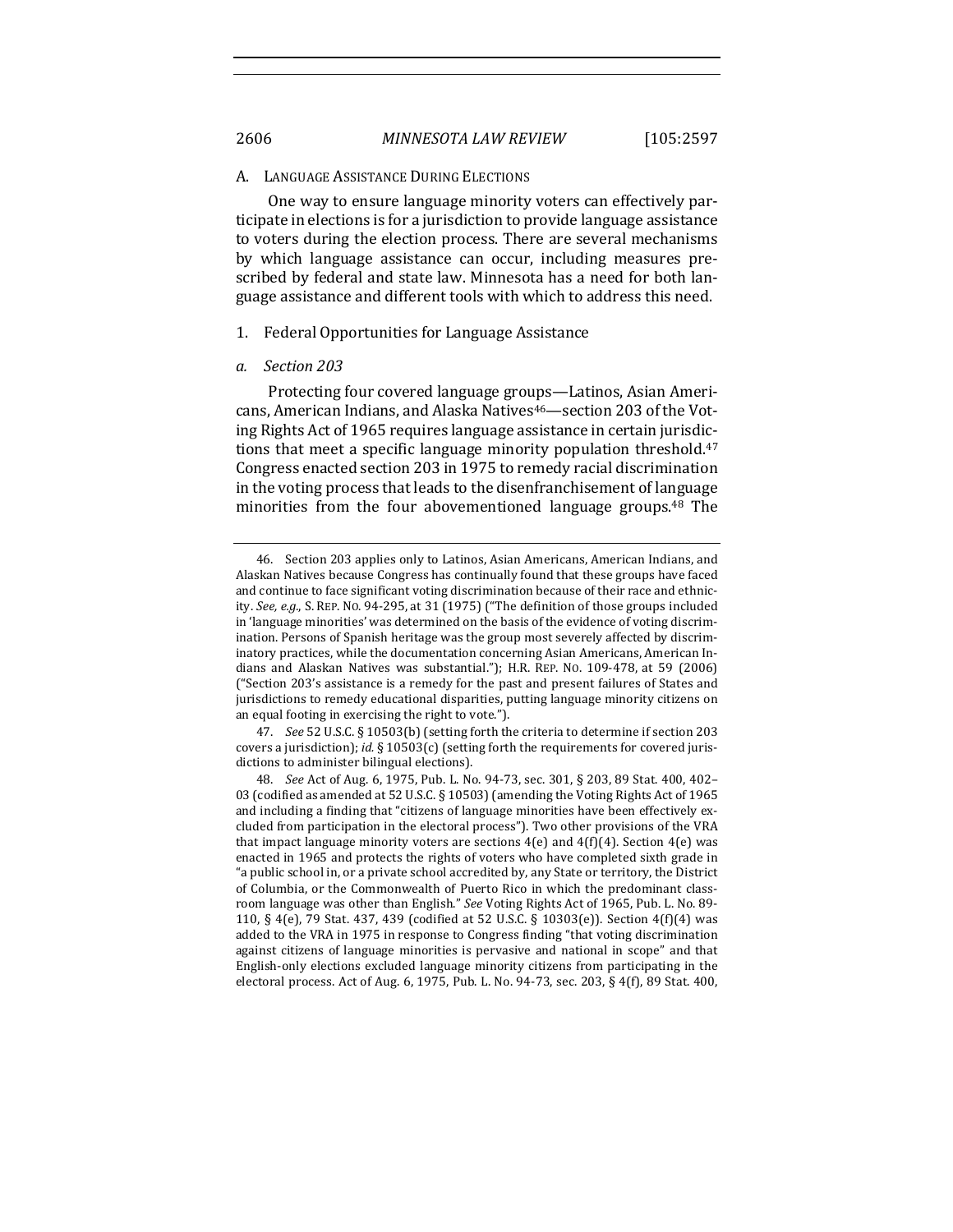coverage formula for section 203 is met for a particular single language in a particular jurisdiction when the illiteracy rate of citizens in that language minority is higher than the national illiteracy rate and voting-age citizens of that language minority  $(1)$  make up more than five percent of the population, or  $(2)$  number more than 10,000, or  $(3)$ exceed five percent of all residents on an Indian reservation.<sup>49</sup> Section 203 determinations are made by the Director of the Census Bureau and are effective upon publication in the Federal Register.<sup>50</sup> These determinations are final and not subject to review in any court.<sup>51</sup> Thus, jurisdictions must begin complying upon publication.

The current set of section 203-covered jurisdictions was published in December 2016, and almost two out of every three language minority citizens of voting-age live in covered jurisdictions.<sup>52</sup> Two hundred and sixty-three political subdivisions in twenty-nine states are currently

49. 52 U.S.C. § 10503(b)(2). For section 203 threshold purposes, "illiteracy" is defined as having less than a fifth-grade education. *Id.*  $\S$  10503(b)(3)(E). The levels of English literacy necessary to pass naturalization tests, or possessed by many nativeborn citizens, are far below the level necessary to fully understand election materials. See Henderson, *supra* note 38, at 1-8 (finding that naturalization tests require only a third- or fourth-grade level of English proficiency, while voting materials often require a proficiency level higher than twelfth grade, and that many native-born citizens are limited in their English proficiency).

50. 52 U.S.C. § 10503(b)(4); *see also* S. REP. NO. 94-295, at 47 (1975) (discussing the determination and promulgation process, as well as the lack of review, for section 203 coverage).

51. 52 U.S.C. § 10503(b)(4); *see also* S. REP. NO. 94-295, at 47.

52. See Language Spoken at Home: Table S1601, U.S. CENSUS BUREAU, https://data .census.gov/cedsci/table?q=S1601&tid=ACSST1Y2019.S1601&hidePreview=false [https://perma.cc/Y2SQ-U7RM] (using data from 2015 ACS 1-Year Estimates Subject Tables of total language minority citizens of voting age in the United States); *Section 203 Determinations Table*, U.S. CENSUS BUREAU (Dec. 5, 2016), https://www.census .gov/data/tables/2016/dec/rdo/section-203-determinations.html [https://perma .cc/Z6F5-43KF] (using 2015 data for total language minority group citizen voting age population in section 203 jurisdictions).

<sup>401-02 (</sup>codified as amended at 52 U.S.C. § 10303(f)). This section applied bilingual election requirements to states and localities subject to certain election preclearance conditions under the VRA. *Id.* The specific requirements for language assistance under sections  $4(e)$  and  $4(f)(4)$  have generally been the same as those under section 203 of the Act. See 28 C.F.R. § 55.8(a) (2020) ("The statutory requirements of section 4(f)(4) and section  $203(c)$  regarding minority language material and assistance are essentially identical."). In light of the Supreme Court's decision in *Shelby County v. Holder*, which invalidated the coverage formula found in section  $4(b)$ , 570 U.S. 529, 557 (2013), the Department of Justice is no longer enforcing section  $4(f)(4)$ , as its coverage was dependent on a part of the section 4(b) formula. See DEP'T OF JUST., FACT SHEET ON JUSTICE DEPARTMENT'S ENFORCEMENT EFFORTS FOLLOWING SHELBY COUNTY DECISION 1-2 (2016), https://www.justice.gov/crt/file/876246/download [https://perma.cc/46U8-4R7C].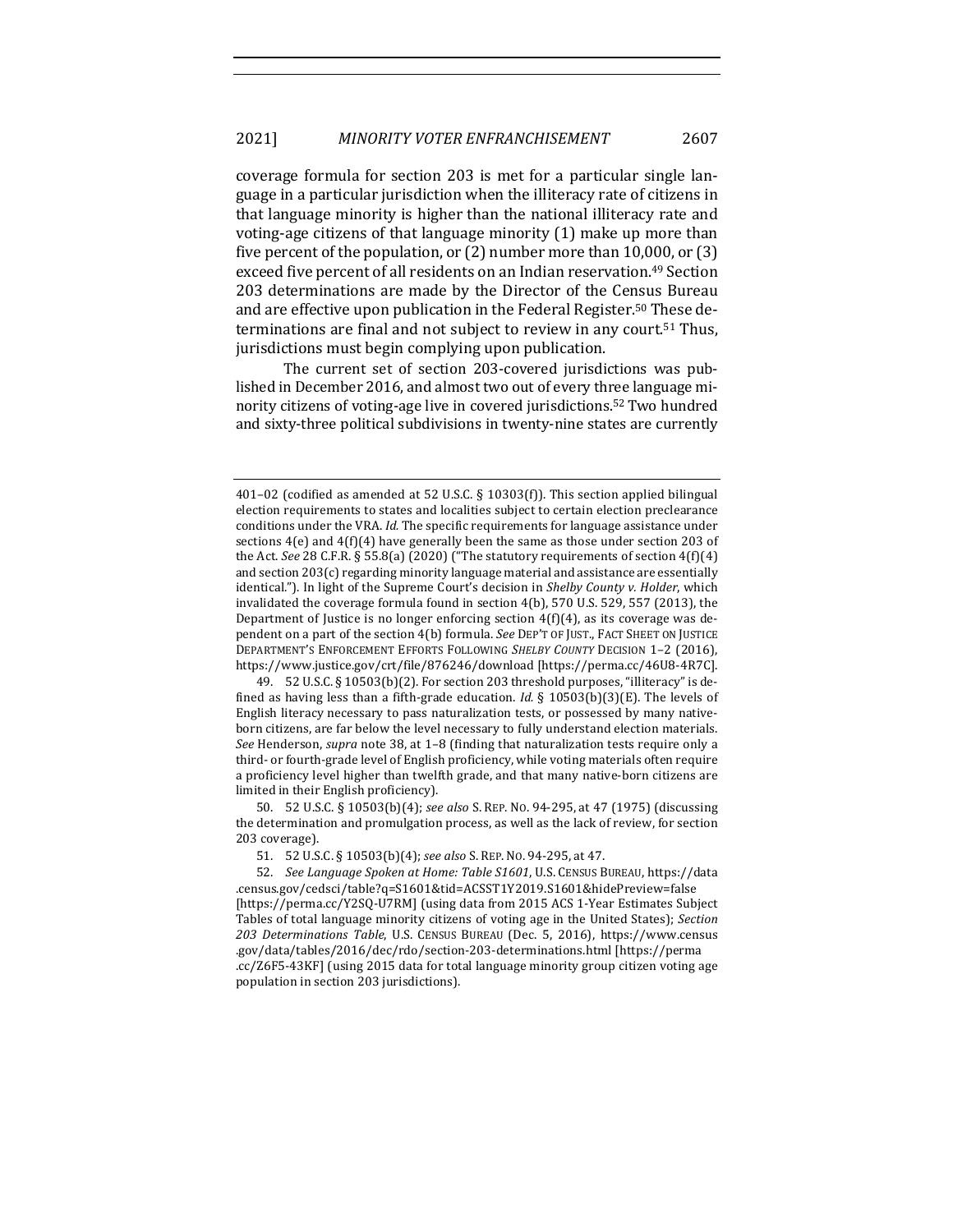covered.<sup>53</sup> A total of 214 political subdivisions in twenty-six states including the entire states of California, Florida, and Texas—have Spanish language requirements.<sup>54</sup> This represents an increase from the 212 political subdivisions covered in twenty-three states under the previous 2011 determinations.<sup>55</sup> A total of fifteen political subdivisions, all in Alaska, have Alaska Native language requirements, representing an increase from seven in 2011.<sup>56</sup> A total of thirty-five political subdivisions in nine states have American Indian language requirements, representing an increase from thirty-three subdivisions in five states in 2011.<sup>57</sup> Finally, twenty-seven political subdivisions in twelve states have Asian language requirements, representing an increase from twenty-two subdivisions in eleven states in 2011.58

Section 203 requires that any English-language information offered to voters must also be offered in the covered languages.<sup>59</sup> These required translations include any "registration or voting notices, forms, instructions, assistance, or other materials or information relating to the electoral process, including ballots."<sup>60</sup> Covered jurisdictions must publicize the availability of language assistance and provide bilingual poll workers at polling locations during the voting period.<sup>61</sup> Language assistance, both written and oral, must be

54. *See* AAJC, NALEO & NARF, *supra* note 53, at 3 (discussing totals of jurisdictions with Spanish language section 203 requirements under the 2016 determinations).

58. *Id.*

<sup>53.</sup> *See U.S. CENSUS BUREAU, SUMMARY AND COMPARISON TABLES OF THE DECEMBER 5.* 2016 SECTION 203 DETERMINATIONS (2016), https://www.census.gov/data/tables/ 2016/dec/rdo/section-203-determinations.html [https://perma.cc/5EV2-Z7XD] (click hyperlink to spreadsheet) (totaling state and jurisdiction counts in the "Jurisdiction Count By State" tab); see also ASIAN AMS. ADVANCING JUST. - AAJC, NAT'L ASS'N OF LATINO ELECTED & APPOINTED OFFS. & NATIVE AM. RTS. FUND, CENSUS DIRECTOR IDENTIFIES JURISDICTIONS THAT MUST PROVIDE LANGUAGE ASSISTANCE UNDER SECTION 203 OF VOTING RIGHTS ACT 1-3 (2016) [hereinafter AAJC, NALEO & NARF], https://advancingjustice -aajc.org/sites/default/files/2016-12/Section%20203%20Coverage%20Update.pdf [https://perma.cc/F6R4-ZCAX].

<sup>55.</sup> *Id*.

<sup>56.</sup> *Id.*

<sup>57.</sup> *Id.*

<sup>59. 52</sup> U.S.C. § 10503(c) (requiring that whenever a jurisdiction provides election-related materials "it shall provide them in the language of the applicable minority group as well as in the English language").

<sup>60.</sup> *Id.*; see also 28 C.F.R. § 55.19 (2020) (providing instructions on how to administer the translation requirements in § 10503(c) and count such translated ballots).

<sup>61.</sup> The provision of minority language materials and assistance includes ensuring that the following are accessible to the applicable language minority group(s): materials provided by mail (or by some comparable form of distribution), public notices,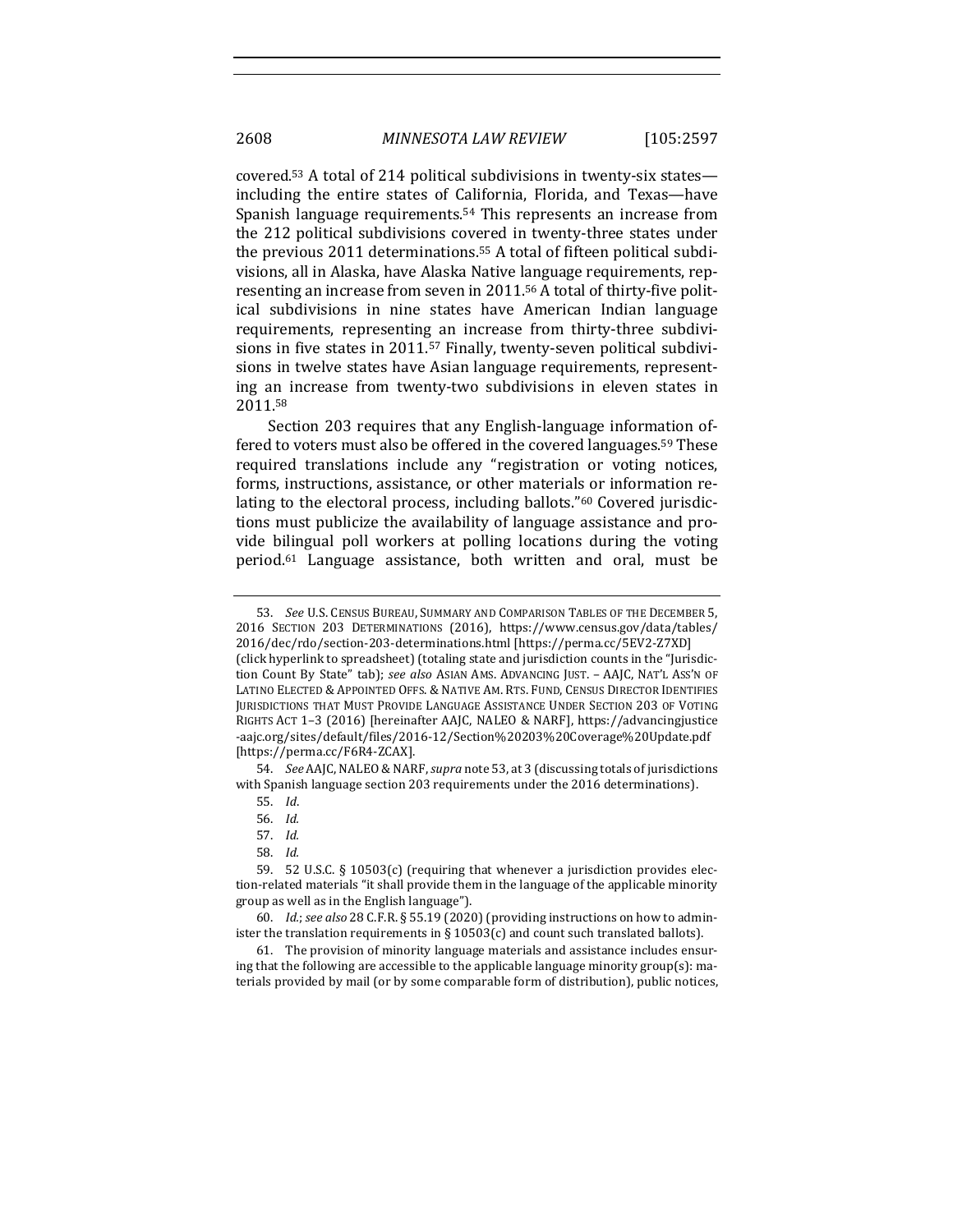provided throughout the entire voting process in a way that "allow[s] members of applicable language minority groups to be effectively informed of and participate effectively in voting-connected activities."62

Enforcement of section 203 compliance can be brought by the DOJ or by private parties.<sup>63</sup> In 2011, the DOJ brought a section 203 lawsuit against Alameda County, California, for failing to effectively provide language assistance in Spanish and Chinese, including failing to provide effective written and oral language assistance.<sup>64</sup> This lawsuit resulted in a consent decree that required more robust language assistance in Spanish and Chinese.<sup>65</sup> In 2013, the Native American Rights Fund filed a case against Alaska election officials for ongoing violations under section 203 and the Fourteenth and Fifteenth Amendments of the U.S. Constitution for their failure to provide language assistance in Yup'ik, a covered language.<sup>66</sup> Finding that Alaska violated section 203 by failing to provide LEP Alaska Native voters with voting

65. *Id.* at 7-10 (describing the aid and support that Alameda County must provide to Spanish- and Chinese-speaking groups).

66. For example, English speakers in Alaska received a 100-page Official Election Pamphlet before every election while Yup'ik-speaking voters only received information about the date and time of the election and a notice that language assistance would be available at the polls. Press Release, Native Am. Rts. Fund, Alaska Natives Win Landmark Voting Rights Lawsuit (Sept. 4, 2014), http://www.narf.org/2014/09/ alaska-natives-win-landmark-voting-rights-lawsuit [https://perma.cc/T2B5-CTWB]; *see also* Amended Complaint at 13–15, Toyukak v. Treadwell, No. 3:13-cv-00137 (D. Alaska Jan. 10, 2014) (listing Alaska's failures in servicing its native-speaking communities during elections). This lawsuit was filed three and a half years after the state of Alaska settled a similar section 203 case, *Nick v. Bethel. See generally* Complaint at 4-9, Nick v. Bethel, No. 3:07-cv-00098 (D. Alaska June 6, 2007) (providing a factual background of the case). The comprehensive settlement agreement in *Nick* included translation and interpretation assistance for all Yup'ik-speaking voters throughout the registration and voting process. See Press Release, ACLU, State of Alaska, NARF, Northern Justice Project and ACLU Reach Settlement in Yup'ik Language Voter Assistance Case (Feb. 19, 2010), https://www.aclu.org/press-releases/state-alaska-narf-northern -justice-project-and-aclu-reach-settlement-yupik-language [https://perma.cc/PYK4 -ATYU] (listing the requirements imposed on Alaska's Division of Elections).

a registration system, polling place activities (such as providing bilingual poll workers and translated signage and materials at the polling place), and publicity (of the availability of language assistance to the applicable language group(s) through effective means, such as using ethnic media). 28 C.F.R. § 55.18 (2020).

<sup>62.</sup> 28 C.F.R. § 55.2(b)(1) (2020).

<sup>63.</sup> *See* Navajo Nation Hum. Rts. Comm'n v. San Juan Cnty., 215 F. Supp. 3d 1201, 1219 (D. Utah 2016) ("[T]here is an implied private right of action under Section 203."); see also Terry Ao Minnis, No Longer Invisible: Engaging the Growing Asian Amer*ican Electorate in the South*, 85 MISS. L.J. 1333, 1346 (2017) (claiming that both the private parties and the DOJ have litigated alleged violations of section 203).

<sup>64.</sup> *See* United States v. Alameda Cnty., No. C-11-3262, slip op. at 3 (N.D. Cal. Oct. 19, 2011).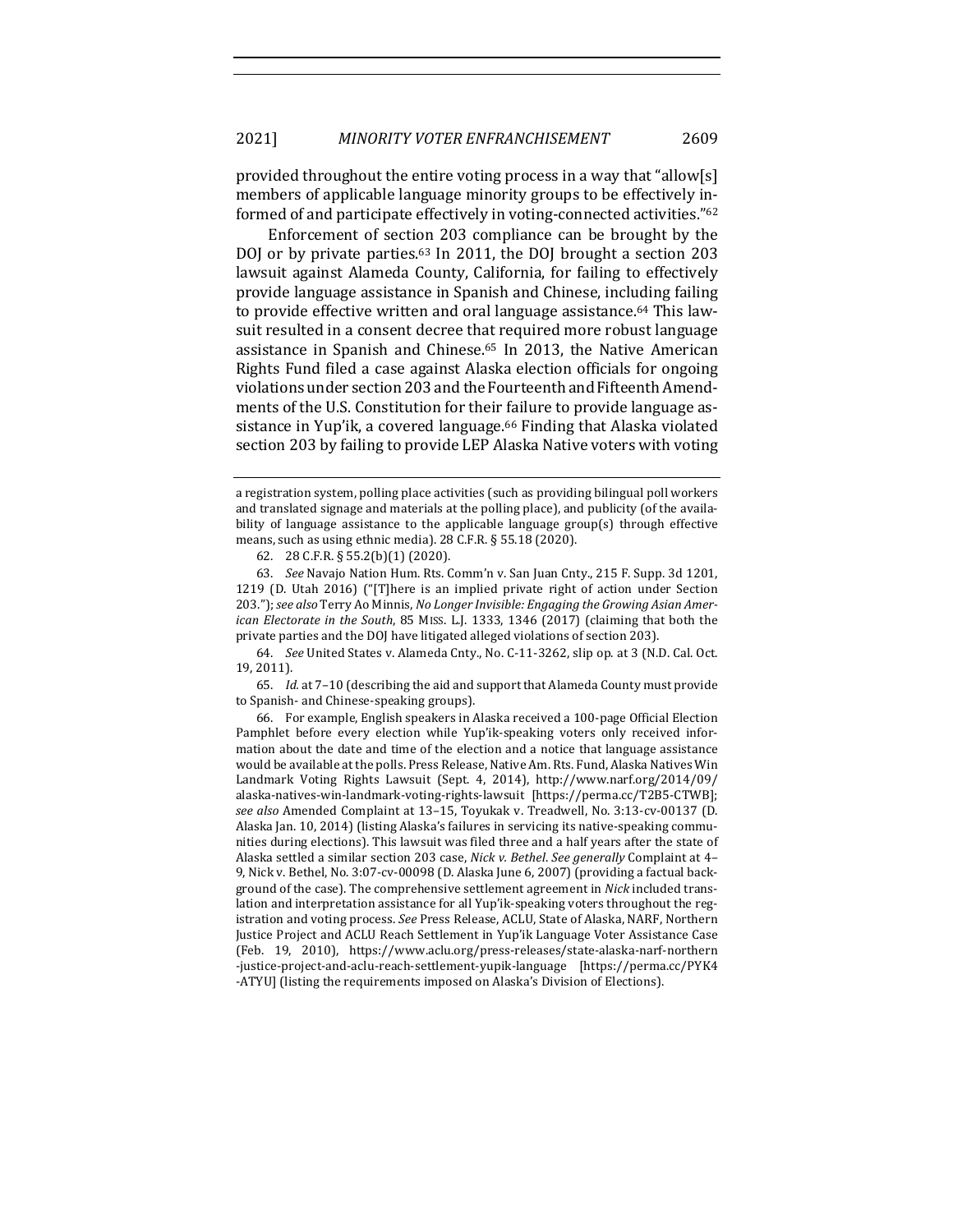information substantially equivalent to what voters received in English, the court permanently enjoined the state from violating section 203 and ordered the state to enact a series of improvements.<sup>67</sup>

In another example, the NYC Board of Elections failed to provide language assistance in Bengali over four elections after Queens County in New York became covered for Asian Indian language assistance.<sup>68</sup> The Asian American Legal Defense and Education Fund (AALDEF) sued the NYC Board of Elections for violating section 203, and the case was settled with the Board agreeing to provide Bengali language assistance to Asian Indian voters in Queens.<sup>69</sup>

Currently, no counties in Minnesota are covered under section  $203.70$  However, it is important to note that LEP rates of Latinos and Asian Americans in Minnesota are quite sizeable, with almost 25% of Latinos across the state, and over 31% of Asian Americans, being LEP.<sup>71</sup> Most of the counties in Minnesota have an Asian LEP rate of 25% or more (or, in other words, 1 in 4 Asian Americans) and a Latino LEP rate of 20% or more (or, 1 in 5 Latinos).<sup>72</sup> Looking at the publicly-

69. *See* Press Release, Asian Am. Legal Def. & Educ. Fund, NYC Board of Elections Settles Lawsuit on Bengali Ballots in Queens (Mar. 24, 2014), http://aaldef.org/press -releases/press-release/nyc-board-of-elections-settles-lawsuit-on-bengali-ballots-in -queens.html [https://perma.cc/NDW7-CF9G] ("The formal settlement provides final written assurance that much needed assistance will be brought to Asian Indian voters in Queens, New York."). The Board agreed to: provide written materials in Bengali; translate relevant sections of its website; employ two staff members as Bengali translators; recruit bilingual poll workers for Bengali, Hindi, and Punjabi; operate a toll-free information hotline, with Bengali- and Hindi-speaking operators; conduct annual training regarding language assistance for poll workers and other election day workers; and establish a Coordinator of the Language Assistance Program position on its full time staff, among other activities. MINUTES FROM MEETING OF THE COMMISSIONERS OF ELECTIONS IN THE CITY OF NEW YORK 6-8 (2014), https://vote.nyc/sites/default/files/ pdf/minutes/2014/021114meet.pdf [https://perma.cc/7XWG-FY5L].

70. *See* Voting Rights Act Amendments of 2006, Determinations Under Section 203, 81 Fed. Reg. 87,532, 87,535 (Dec. 5, 2016) (showing that Minnesota counties are excluded from coverage).

- 71. *See infra* Table 7.
- 72. *See infra* Table 7.

<sup>67.</sup> *See* Native Am. Rts. Fund, *supra* note 66; see also Toyukak v. Mallott, No. 3:13cv-00137, slip op. at  $9-25$  (D. Alaska Sept. 8, 2015) (describing the remedies that were agreed to by both parties); Toyukak v. Treadwell, No. 3:13-cv-00137 (D. Alaska Sept. 22, 2014) (order regarding interim remedies) (tasking the Alaska Division of Elections with numerous requirements).

<sup>68.</sup> Press Release, Asian Am. Legal Def. & Educ. Fund, South Asian Voters Sue NYC Board of Elections for Violations of the Voting Rights Act (July 2, 2013), http://aaldef .org/press-releases/press-release/south-asian-voters-sue-nyc-board-of-elections-for -violations-of-the-voting-rights-act.html [https://perma.cc/DT3H-N8B2] (explaining that translated ballots were not provided during the 2012 elections).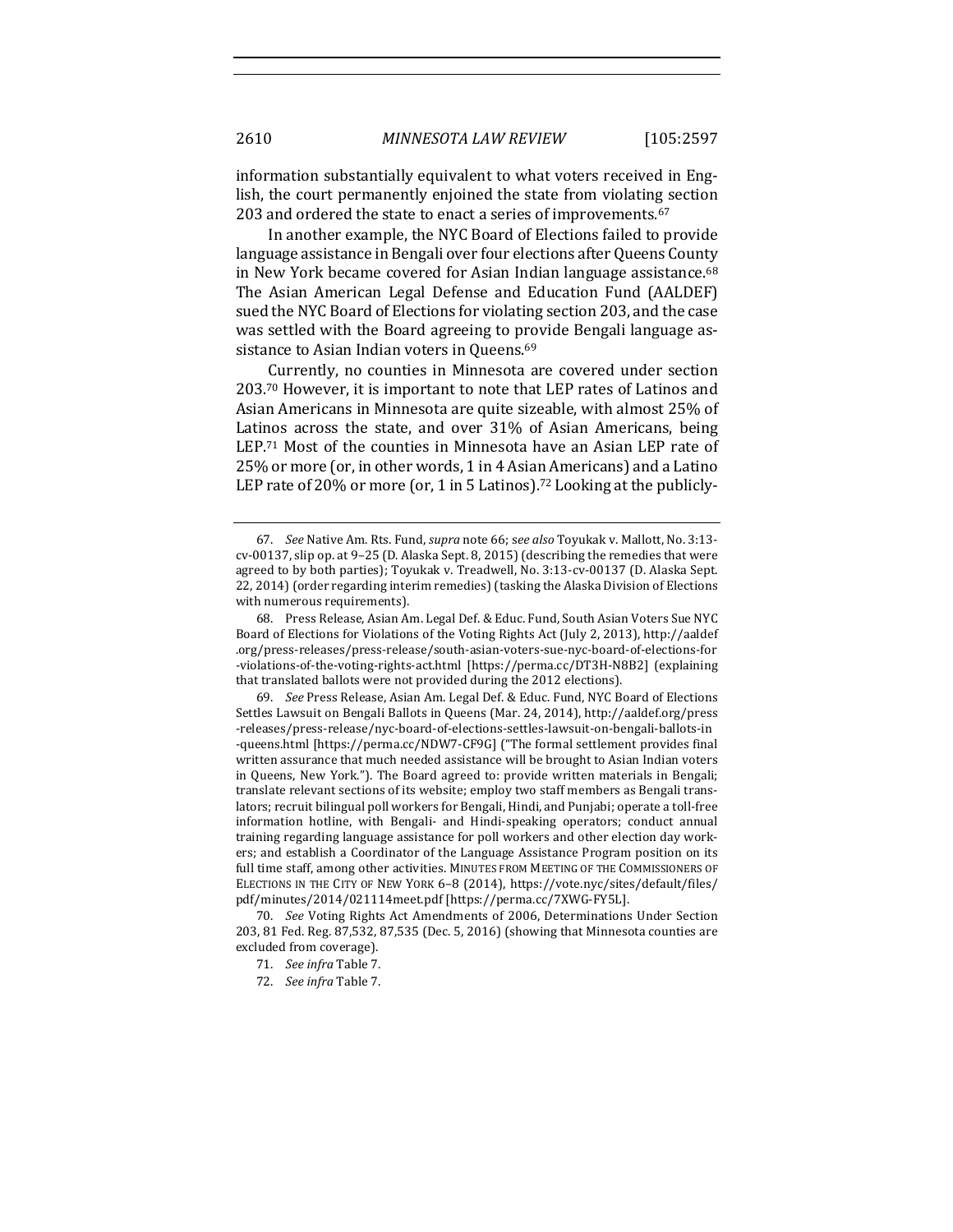available data file from the last set of determinations in 2016, two Minnesota counties just missed section 203 coverage: Houston County for American Indian ("All other American Indian Tribes") (with LEP voting-age citizens of a single language minority at  $4.41\%$ ) of a jurisdiction) and Ramsey County for Hmong (with 8,575 LEP Hmong voting-age citizens).<sup>73</sup> It is possible the growth over these last five years could result in section 203 coverage when the next set of determinations are made, currently scheduled for December 2021.<sup>74</sup>

|                       | % Latino LEP | % Asian LEP | % AIAN LEP |
|-----------------------|--------------|-------------|------------|
| Minnesota             | 24.4%        | 31.4%       | 2.0%       |
| Anoka County          | 29.1%        | 35.4%       | N/A        |
| Carver County         | 19.5%        | 40.1%       | N/A        |
| Dakota County         | 25.6%        | 20.9%       | N/A        |
| Hennepin County       | 24.5%        | 25.5%       | N/A        |
| Olmsted County        | 22.2%        | 39.0%       | N/A        |
| <b>Ramsey County</b>  | 25.9%        | 38.8%       | N/A        |
| Rice County           | 11.8%        | 18.5%       | N/A        |
| St. Louis County      | 19.1%        | N/A         | N/A        |
| <b>Scott County</b>   | 34.0%        | 36.4%       | N/A        |
| Sherburne County      | 25.9%        | N/A         | N/A        |
| <b>Stearns County</b> | 9.9%         | N/A         | N/A        |
| Washington<br>County  | 14.2%        | 24.0%       | N/A        |

Table 7: LEP Rates of Section 203-Covered Groups in Minnesota<sup>75</sup>

<sup>73.</sup> ASIAN AMS. ADVANCING JUST. - AAJC, JURISDICTIONS AND LANGUAGES THAT JUST MISSED COVERAGE IN 2016 SECTION 203 DETERMINATIONS (I.E., 7,500-9,999 LEP OR 3.9-4.99 PERCENT LEP), https://advancingjustice-aajc.org/sites/default/files/Just% 20Missed%20Section%20203%20Coverage%20jurisdictions%20factsheet% 202016%20determinations.pdf [https://perma.cc/Y8KU-CZ5N].

<sup>74.</sup> *See Section 203 Language Determinations*, U.S. CENSUS BUREAU (May 5, 2017), https://www.census.gov/programs-surveys/decennial-census/about/voting-rights/ voting-rights-determination-file.html [https://perma.cc/MT9S-83NV] (explaining that determinations are made every five years).

<sup>75.</sup> Data gathered from *Nativity by Language Spoken at Home by Ability to Speak English for the Population 5 Years and Over (Asian Alone): Table B16005D, U.S. CENSUS* BUREAU [hereinafter *Nativity by Language (Asian Alone)*], https://data.census.gov/ cedsci/table?q=B16005D&tid=ACSDT1Y2019.B16005D&hidePreview=true [https:// perma.cc/45Z6-VNMV] (using data from 2019 ACS 1-Year Estimates Detailed Tables); and *Nativity by Language Spoken at Home by Ability To Speak English for the Population 5 Years and Over (Hispanic or Latino): Table B16005I*, U.S. CENSUS BUREAU [hereinafter *Nativity by Language* (Hispanic or Latino)], https://data.census.gov/cedsci/table?q= B16005I&tid=ACSDT1Y2019.B16005I&hidePreview=true [https://perma.cc/KM5C -ZBJA] (using data from 2019 ACS 1-Year Estimates Detailed Tables).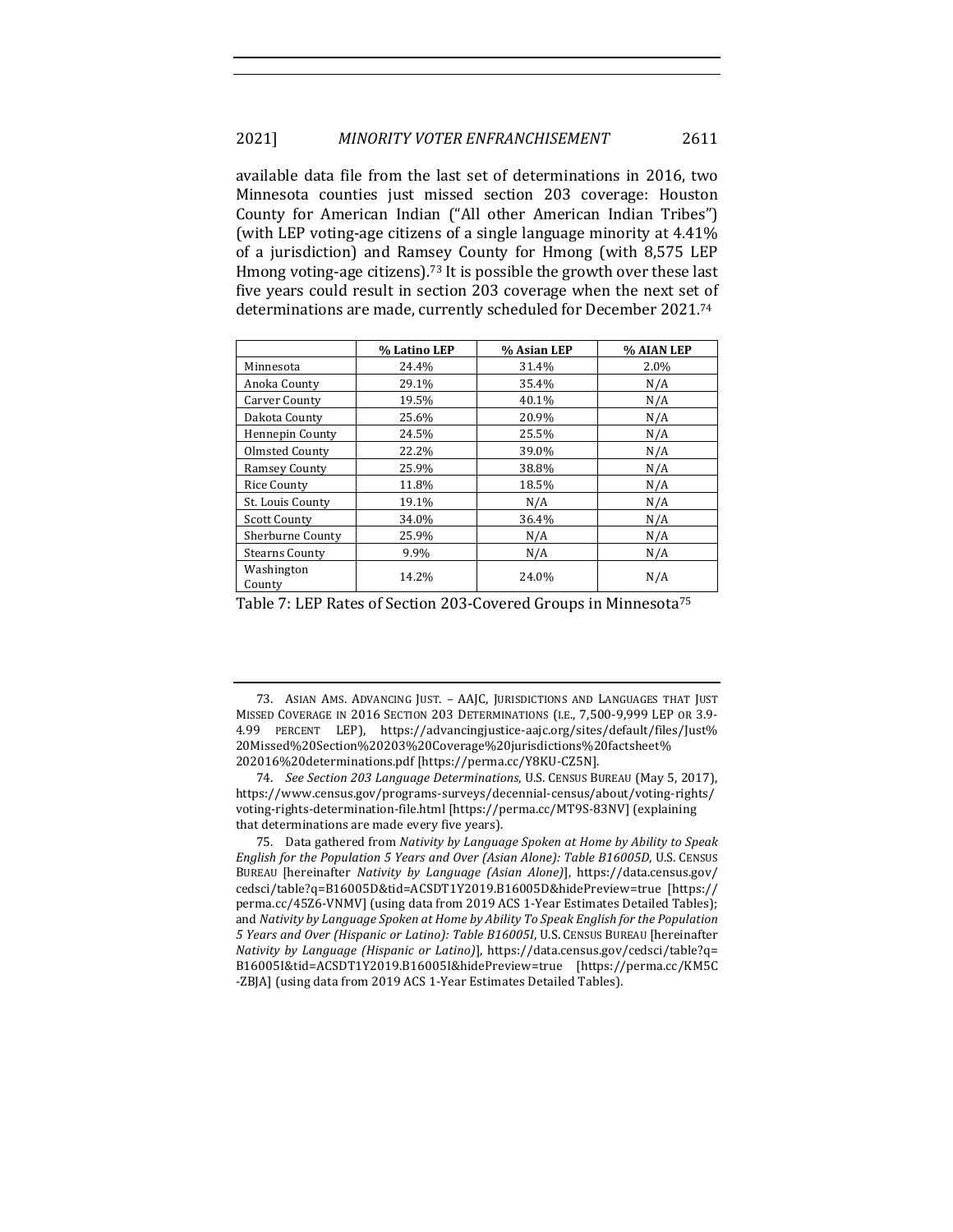#### *b. Section 2*

Section 203 does have a number of limitations with respect to ensuring LEP voters are protected and have access to language assistance. First, voters of other language groups that are not covered by the four section 203 groups can never receive mandated language assistance as a result of section 203 coverage.<sup>76</sup> Second, LEP voters of the covered language groups that live in jurisdictions that do not meet the coverage threshold do not have access to language assistance, although they may be able to in the future if their population group grows to the requisite level.<sup>77</sup> Section 2 is a tool that can protect the voting rights of all LEP voters, including those that section 203 does not cover. Section 2 of the VRA applies nationwide and prohibits any voting standard, practice, or procedure that results in the denial or abridgement of the right of any citizen to vote on account of their race, color, or membership in a language minority group.<sup>78</sup> This means that section 2 can be used to combat voting discrimination against LEP voters.

Section 2 has been used to address the first limitation of section 203, securing language assistance for LEP voters whose language could never be covered under section 203. For example, a section 2 case was brought in Hamtramck, Michigan, in 2000 on behalf of Arab American voters, when challenges were made against voters who allegedly "looked" Arab, had Arab- or Muslim-sounding names, or had dark skin.<sup>79</sup> After DOJ got involved, the city agreed to appoint at least two Arab Americans or one Arab American and one Bengali American election inspector to provide language assistance at each of the nineteen polling places where the voter challenges occurred.<sup>80</sup>

Section 2 has also been used to address the second limitation and has resulted in language assistance for communities that are not yet large enough to trigger section 203 coverage. For example, in 2005, DOJ brought a section 2 lawsuit on behalf of Chinese- and Vietnamesespeaking voters who were not covered under section 203, alleging that the city of Boston discriminated against them and thereby denied

<sup>76.</sup> *See* 52 U.S.C. § 10503(e) (defining "language minorities" and "language minority group" as "persons who are American Indian, Asian American, Alaskan Natives, or of Spanish heritage").

<sup>77.</sup> *See id.* § 10503(b)(2) (describing when a state or political subdivision is a "covered State or political subdivision").

<sup>78.</sup> *Id.* § 10301.

<sup>79.</sup> Complaint  $\P\P$  1, 8, 16, United States v. City of Hamtramck, No. 00-73541 (E.D. Mich. Aug. 7, 2000).

<sup>80.</sup> *City of Hamtramck*, No. 00-73541.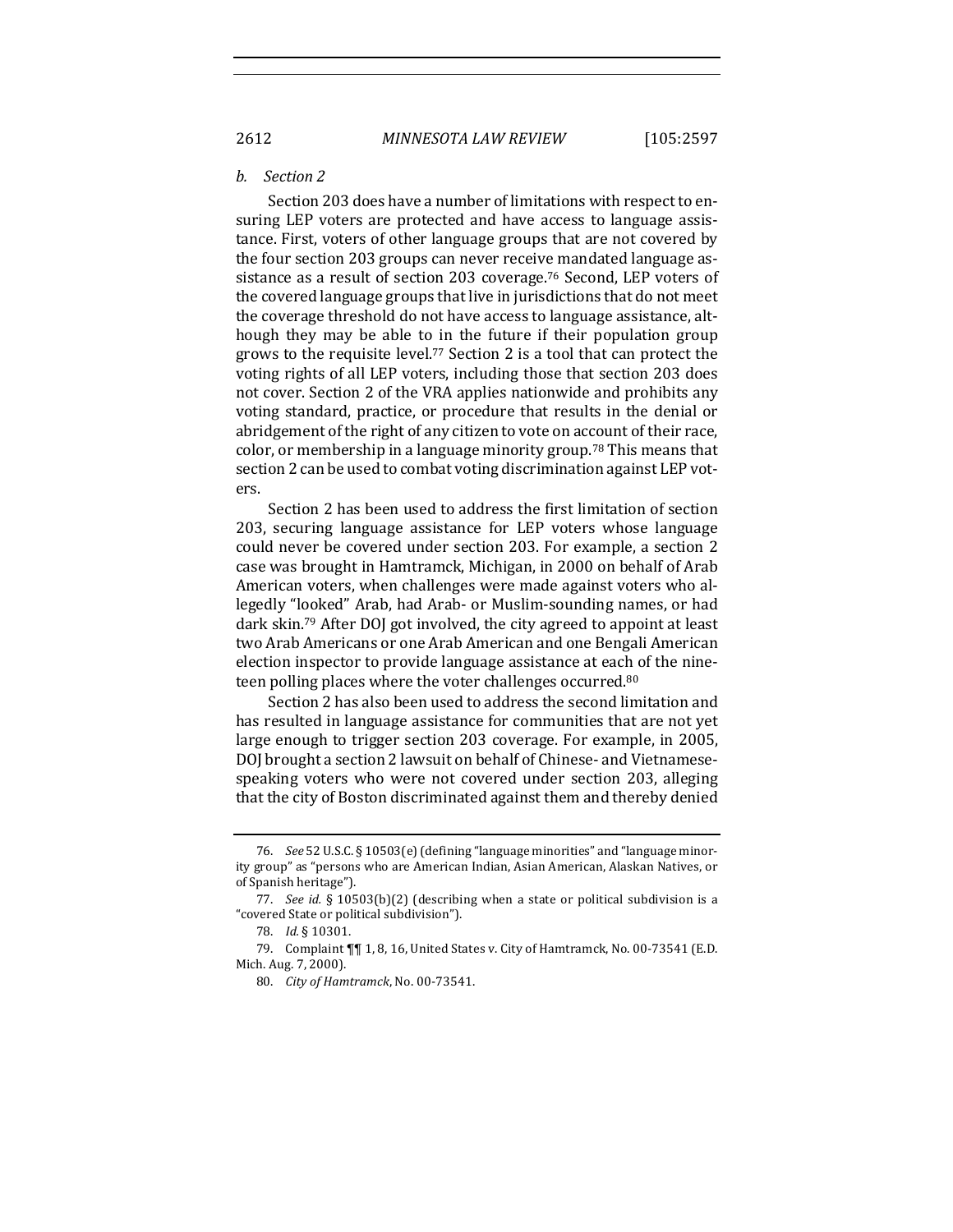them the equal opportunity to participate in the political process.  $81$  As a result, the city of Boston agreed to provide Chinese and Vietnamese language assistance.<sup>82</sup> In 2008, DOJ used section 2 to secure Spanish language assistance for Latino LEP voters in the borough of Penns Grove, New Jersey.<sup>83</sup>

2. State and Local Opportunities for Language Assistance

Another way to address the limitations of section 203 is taking proactive steps at the state or local level, including voluntary language assistance and expansion of state and local laws, to ensure that LEP communities have access to the voting process. Where a sizeable language minority population is found, jurisdictions can and should take steps to ensure they can effectively vote. Minnesota could utilize any of the following tactics to expand the assistance provided to LEP voters within the state.

For example, jurisdictions can decide to provide language assistance to groups outside of the four covered section 203-language groups. This becomes more important as the language minority population grows exponentially, especially in comparison to the general population, as seen in Minnesota. $84$  For example, nationally, the number of African language speakers more than doubled during the 2000s, and those speaking Russian at home increased by almost 400%, Armenian-speakers by almost 140%, and Persian-speakers by almost 260% between 1980 and 2010.85

Additionally, jurisdictions can voluntarily decide to provide language assistance to any size group of LEP voters that they believe requires such assistance. In 2015, community groups advocated for, and

<sup>81.</sup> *Cases Raising Claims Under Section 2 of the Voting Rights Act*, U.S. DEP'T JUST., https://www.justice.gov/crt/cases-raising-claims-under-section-2-voting-rights-act -0#boston [https://perma.cc/95G4-PY48]; Complaint 11 19-21, United States v. City of Bos., 497 F. Supp. 2d 263 (D. Mass. 2005) (No. 1:05-cv-11598), 2005 WL 3616748. DOJ also brought a section 203 enforcement claim against the city of Boston for noncompliance in providing language assistance in Spanish. Complaint  $\P\P$  15–16, United States v. City of Bos., 497 F. Supp. 2d 263 (No. 1:05-cv-11598).

<sup>82.</sup> United States v. City of Bos., 497 F. Supp. 2d 263.

<sup>83.</sup> United States v. Salem Cnty., No. 1:08-cv-03726, 2008 WL 11513214, at \*1 (D.N.J. July 29, 2008); *Justice Department Announces Agreement Protecting Puerto Rican and Spanish-Speaking Voters in Penns Grove, New Jersey, WEBWIRE (July 29, 2008),* http://www.webwire.com/ViewPressRel.asp?aId=71216 [https://perma.cc/FT5T -AVS2].

<sup>84.</sup> *See supra* Table 6.

<sup>85.</sup> Camille Ryan, *Language Use in the United States: 2011*, U.S. CENSUS BUREAU (Aug. 2013), https://www2.census.gov/library/publications/2013/acs/acs-22/acs -22.pdf [https://perma.cc/29CL-9JQ8].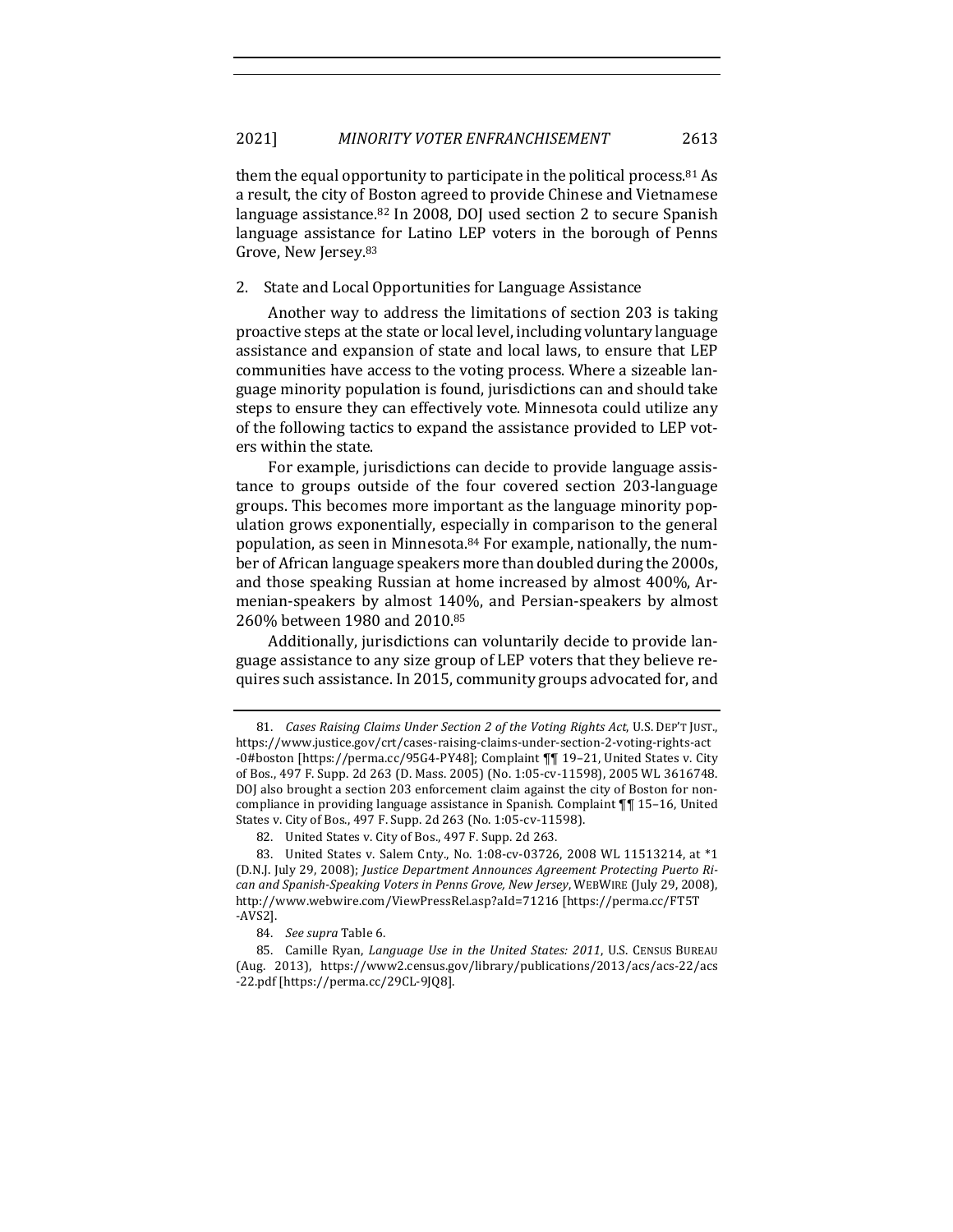secured, Korean language assistance in Chicago's highest areas of need, first from the Cook County Clerk's Office and then subsequently the Chicago Board of Elections.<sup>86</sup> This voluntary language assistance benefitted 37,000 Korean Americans in Cook County, over 40% of whom are limited-English proficient.<sup>87</sup> Following this effort, 2019 saw the passage of the Voting Opportunity and Translation Equity (VOTE) ordinance by the Cook County Board of Commissioners, which mandated fully translated ballots and voting materials in as many as eight additional languages in suburban Cook County in 2020, for up to a total of twelve languages available.<sup>88</sup> In addition to the 203-covered languages of Spanish, Chinese, and Hindi, the new languages added are Korean, Tagalog, Polish, Russian, Ukrainian, Arabic, Guajarati, and Urdu.89

In the lead-up to the 2020 general elections, advocates in Georgia were able to secure voluntary language assistance from DeKalb County, the first time ever in the state.<sup>90</sup> Working with Asian Americans Advancing Justice – Atlanta, DeKalb County, representing Georgia's third most populous county, provided "translated sample ballots, frequently asked questions ..., absentee ballot guides and drop box location maps" in Spanish and Korean—a first in Georgia for Korean translations.<sup>91</sup> In DeKalb County, which is approximately  $6.3\%$  Asian American and  $8.6\%$  Latino,<sup>92</sup> 87.6% of Asian Americans and 85.8% of Latinos are language minorities, with around 44% of Asian Americans and Latinos in DeKalb County being LEP.93 This was followed by another win before the 2020 runoff election in Georgia with the announcement by Cobb County, Georgia, that it would provide and make

<sup>86.</sup> ASIAN AMS. ADVANCING JUST. – AAJC, FAIR ELECTIONS CTR. & NALEO EDUC. FUND, COMMUNITY LEADERS' GUIDE TO PROVIDING LANGUAGE ACCESS IN ELECTIONS 6 (2018) [hereinafter LANGUAGE ACCESS GUIDE], https://642cf75b-6e65-4c0d-82e2-11357e0523f7 .filesusr.com/ugd/85cfb4\_67c95ad9efcd496283a5e7d06dfaed74.pdf [https://perma .cc/AS7F-NKRY].

<sup>87.</sup> *Id.*

<sup>88.</sup> *Vote Ordinance Passes!,* COOK CNTY. COMM'R KEVIN B. MORRISON, DIST. 15 (Oct. 24, 2019), http://commissionerkevinbmorrison.org/2019/10/24/vote-ordinance -passes [https://perma.cc/B5KC-WRP2].

<sup>89.</sup> *Id.*

<sup>90.</sup> Zachary Hansen, *DeKalb Becomes First County To Voluntarily Offer Voting Info in Korean, Spanish, ATLANTA J.-CONST. (Oct.* 29, 2020), https://www.ajc.com/news/ dekalb-becomes-first-county-to-voluntarily-offer-voting-info-in-korean-spanish/ HOPLEK5KJVHJVM2GXHS4QNL52U [https://perma.cc/RMS4-B34W].

<sup>91.</sup> *Id.*

<sup>92.</sup> *Id.*

<sup>93.</sup> Nativity by Language (Asian Alone), supra note 75; Nativity by Language (His*panic or Latino*), *supra* note 75.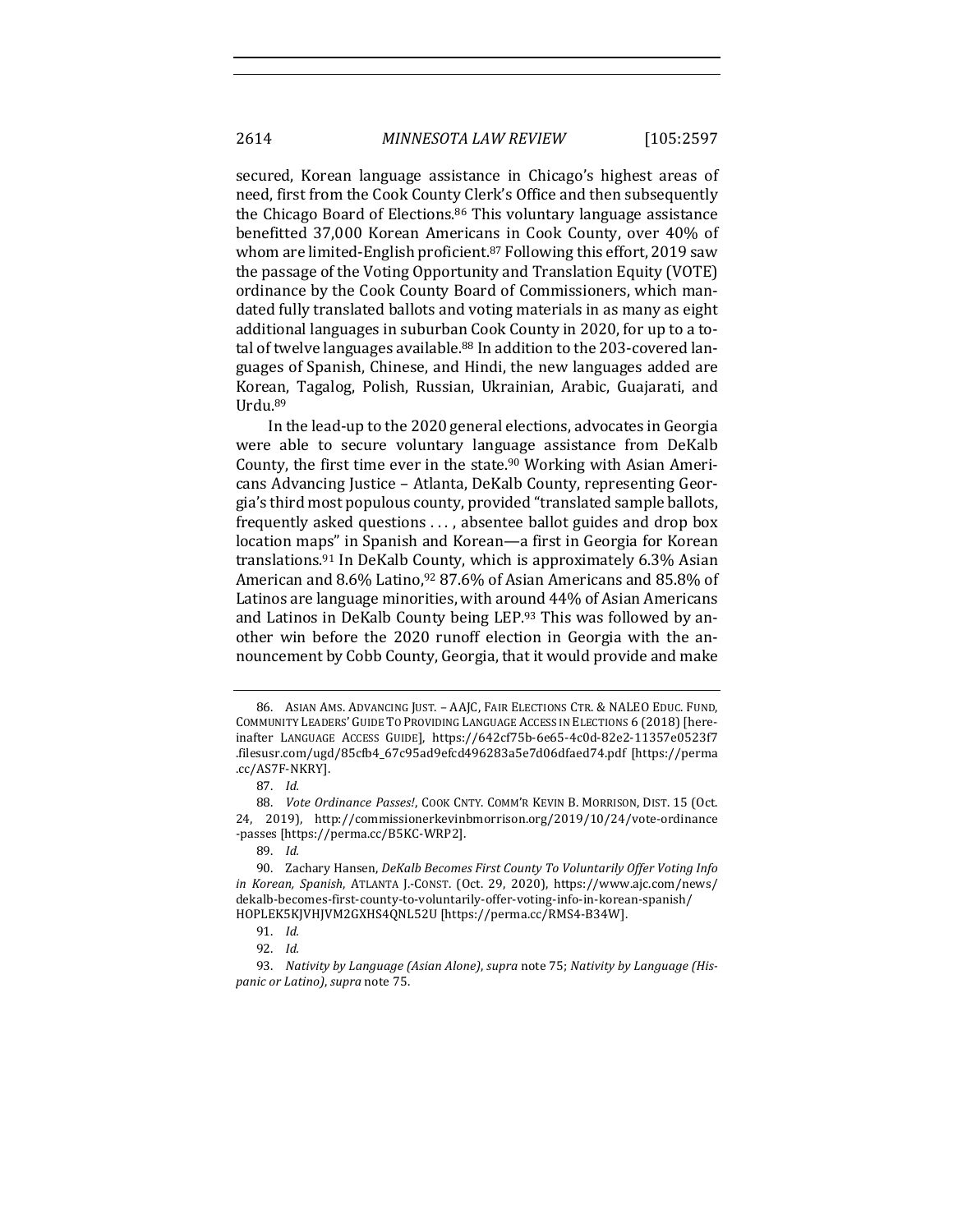available to all voters at the polling stations for early voting and election day the following in-language resources: translated sample ballots and posting of Advancing Justice - Atlanta's multilingual hotline in Korean and Spanish.<sup>94</sup>

State voter registration forms have been translated even absent legal requirement. For example, the Pennsylvania Department of State translated (and made available online) the state's voter registration form into two languages beyond Spanish (which was covered by section 203 in three of Pennsylvania's jurisdictions)—Chinese and Vietnamese.<sup>95</sup> In 2016, New York City added translations of the state voter registration form in eleven new languages—Russian, Urdu, Haitian Creole, French, Arabic, Albanian, Greek, Italian, Polish, Tagalog, and Yiddish—bringing the total number of translated forms to fifteen languages in addition to English.<sup>96</sup> With that expansion, 80% of the city's LEP eligible voters had access to a state voter registration form in their language.<sup>97</sup> In Florida, county ordinances requiring that Haitian Creole translations of the ballot be posted in voting booths where a significant portion of the electorate is Haitian-American were passed in reaction to the growing population of Haitian Creole-speaking citizens in south Florida in the late 1990s, including in Miami-Dade County and Broward County.<sup>98</sup>

96. Michael D. Regan, New Languages for NYC Voter Registration Could Expand Ac*cess for Immigrants*, PBS (Oct. 9, 2016, 2:35 PM), https://www.pbs.org/newshour/ politics/new-york-city-voter-registration-languages [https://perma.cc/DZY3-RVVJ]. The translated forms are available at *Registering To Vote*, N.Y.C. CAMPAIGN FIN. BD., http://www.nyccfb.info/nyc-votes/registering [https://perma.cc/J6TV-NXLB]. Also, New York City is required to provide the translation in Russian pursuant to state law. N.Y. ELEC. LAW § 3-506 (Consol. 2021).

97. Mayor de Blasio Launches Voter Registration Forms in Five New Languages, Expanding Access to Voting, NYC (July 14, 2016), https://www1.nyc.gov/office-of-the -mayor/news/615-16/mayor-de-blasio-launches-voter-registration-forms-five-new -languages-expanding-access-voting [https://perma.cc/TH4Z-RW35].

98. *See* MIA.-DADE COUNTY, FLA. CODE OF ORDINANCES § 12-16 (1999); see also United States v. Mia.-Dade Cnty., No. 02-21698, slip op. at  $5-6$  (S.D. Fla. June  $17$ , 2002); JoNel Newman, *Ensuring that Florida's Language Minorities Have Access to the Ballot*, 36 STETSON L. REV. 329 (2007) (advocating for expanding language accessibility in light of Florida's sizable Haitian Creole-speaking population).

<sup>94.</sup> James C. Woo, *Georgia's Voting Rights Advocates Mark Another Language Access Win During Runoff Elections for Korean and Latino Voters*, ASIAN AMS. ADVANCING JUST. ATLANTA (Dec. 23, 2020), https://www.advancingjustice-atlanta.org/news/cobb -langugeaccess-win [https://perma.cc/7ARR-JGS2].

<sup>95.</sup> *How and Where To Register To Vote*, VOTES PA, https://www.votespa.com/ Register-to-Vote/Pages/How-to-Register-to-Vote.aspx [https://perma.cc/YF43 -N49T]; *Language Support*, VOTES PA, https://www.votespa.com/Voting-in-PA/ Pages/Language-Support.aspx [https://perma.cc/3642-LLZE] (explaining that three counties require Spanish assistance under the National Voting Rights Act).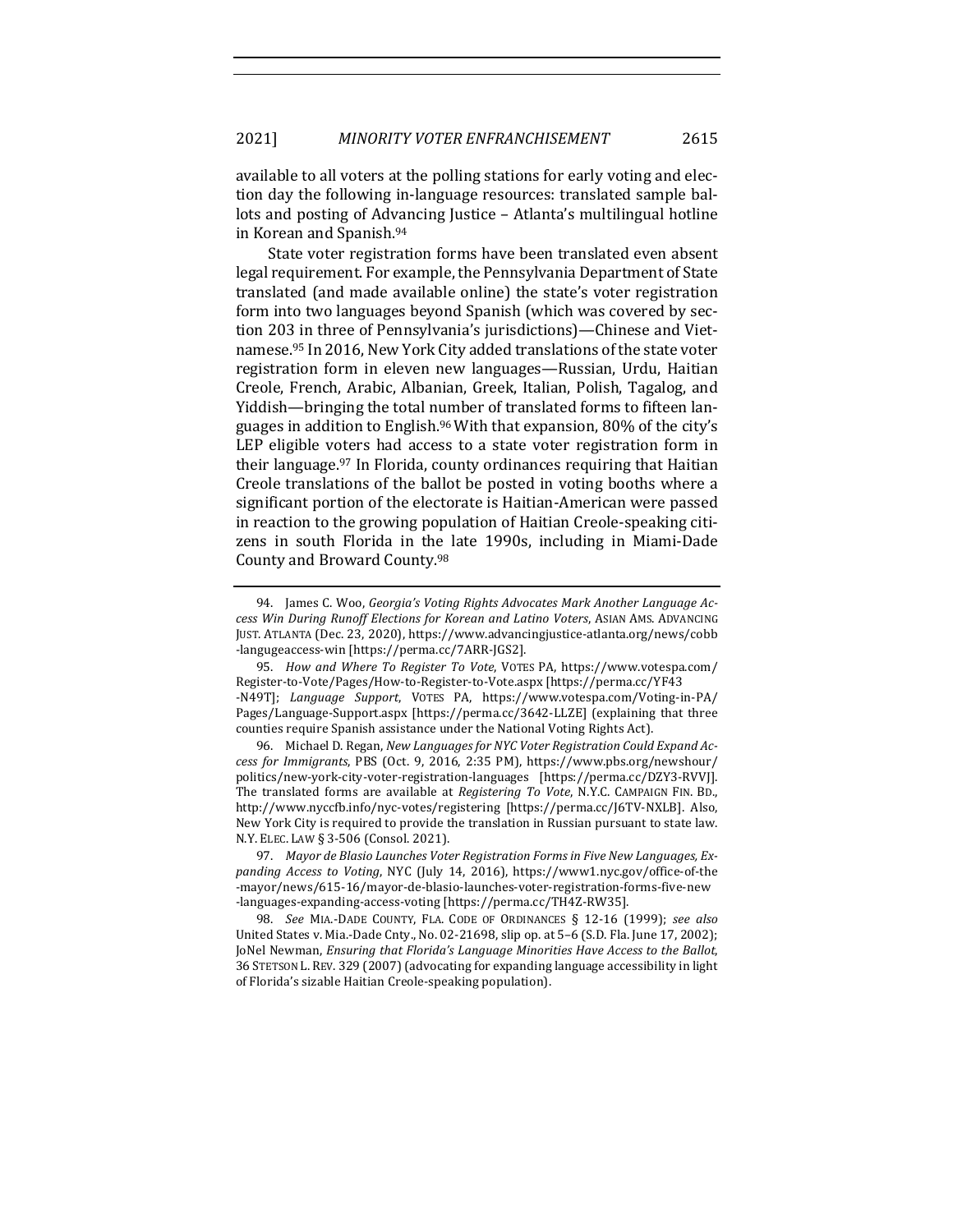Minnesota has already taken many of these steps to ensure language assistance is provided to its language minority communities, even without section 203 coverage. For example, on the Secretary of State's website, translated elections and voting webpages are available in Spanish, Hmong, Somali, Vietnamese, Russian, Chinese, Lao, Oromo, Khmer, and Amharic.<sup>99</sup> The Secretary of State has also provided translated state voter registration forms in those same languages, as well as in-language informational videos.<sup>100</sup> Additionally, the jurisdictions in Minnesota that just missed section 203 coverage could begin to provide coverage in those languages, as well as having all jurisdictions assessing the next set of determinations to see who just missed coverage to begin voluntary coverage for those languages in those jurisdictions. Fairfax County, Virginia, followed this tactic after realizing that it just missed the section 203 coverage threshold for Korean following the 2016 section 203 determinations.<sup>101</sup> The Fairfax County Electoral Board decided that in addition to the section 203covered Vietnamese, they would voluntarily provide Korean language assistance, which meant that the county's 35,000 Korean-speaking residents, over half of whom were LEP, would be able to receive assistance.102

States can make sure their state laws and election codes expand the provision of language assistance to those who need it beyond the federal protections currently provided to help address the needs of their own specific communities, including through having a lower threshold to trigger language assistance. For example, California state law requires language assistance be provided for precincts in which at least three percent of voting-age citizens are limited-English proficient or where stakeholders can otherwise demonstrate to the satisfaction of county elections officials or the Secretary of State the existence of significant local need for materials and assistance in languages other than English.<sup>103</sup> California legislation has also expanded the pool of potential bilingual poll workers by allowing legal permanent

<sup>99.</sup> *Elections & Voting*, OFF. MINN. SEC'Y ST. STEVE SIMON, https://www.sos.state .mn.us/elections-voting [https://perma.cc/ERE3-T832].

<sup>100.</sup> *Id.*

<sup>101.</sup> *See Voter Information Now Available in Four Languages*, FAIRFAX CNTY. (June 2, 2017), https://www.fairfaxcounty.gov/publicaffairs/voter-information-now -available-four-languages [https://perma.cc/LM7D-SB7A].

<sup>102.</sup> Jen Fifield, *Yo Voté: Communities Scramble To Translate Ballots*, PEW TRS. (June 28, 2017), https://www.pewtrusts.org/en/research-and-analysis/blogs/stateline/ 2017/06/28/yo-vote-communities-scramble-to-translate-ballots [https://perma.cc/ YBY9-AES6].

<sup>103.</sup> CAL. ELEC. CODE § 14201 (West 2020).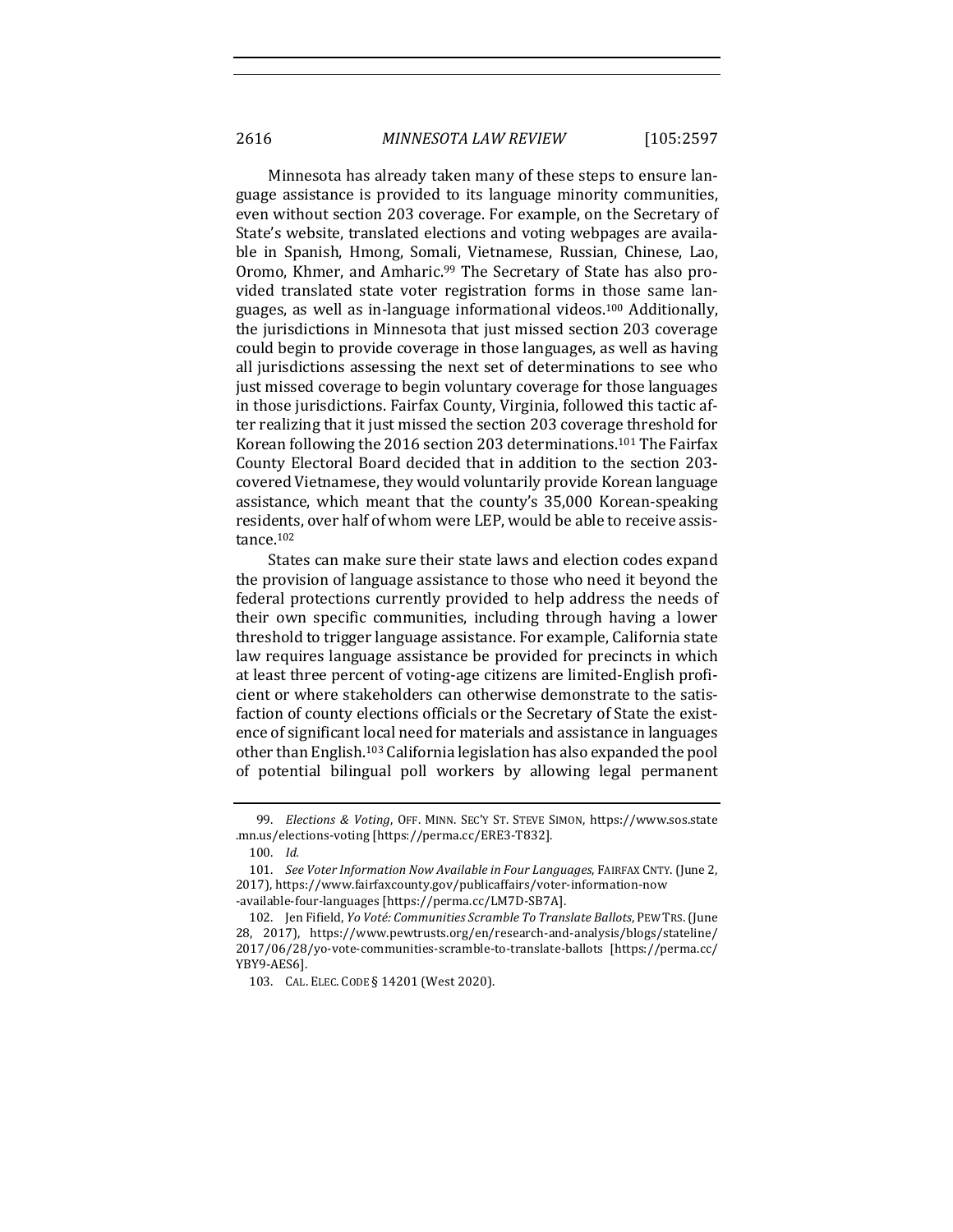residents to serve as poll workers through the passage of AB 817 in  $2013^{104}$  and AB 554 in 2015,<sup>105</sup> which help to address the ongoing issue of an insufficient pool of bilingual poll workers.<sup>106</sup>

States have also taken steps to ensure some form of language assistance is made available in languages not covered by section 203, either by explicitly naming the language to be served or by having broader statutory language. For example, in Minnesota, state law gives the Secretary of State authority to produce voting instructions in languages other than English, while requiring the State Demographer to "determine and report to the Secretary of State the languages that are so common in this state that there is a need for translated voting instructions."107

Finally, municipalities are also voluntarily making translations and interpretation available. For example, Philadelphia County, Pennsylvania, voluntarily provides voter registration applications in Russian and French, as well as languages that could be covered by section 203 such as Korean, Vietnamese, Khmer, Chinese, Japanese, and Tagalog.<sup>108</sup> Los Angeles County must provide section 203 assistance to voters in Cambodian (Khmer), Chinese, Tagalog, Korean, Vietnamese, and Spanish, but the county goes further by including materials translated into Farsi, Armenian, Russian, Hindi, Japanese, and Thai on its website.109

3. Receiving Language Assistance from Someone of the Voter's Choosing

Under section 208 of the VRA, voters across the nation "who require<sup>[]</sup> assistance to vote by reason of blindness, disability, or inability to read or write" have the right to bring someone of their choice to assist them in the voting process so long as the assistor is not one's

<sup>104.</sup> Assemb. 817, 2013-14 Reg. Sess. (Cal. 2013) (codified as amended at CAL. ELEC. CODE §§ 12300, 12302).

<sup>105.</sup> Assemb. 554, 2015-16 Reg. Sess. (Cal. 2015) (codified as amended at CAL. ELEC. CODE § 12302).

<sup>106.</sup> Press Release, Asian Ams. Advancing Just. - L.A., Governor Signs Law Allowing Immigrant Youth To Be Poll Workers (Aug. 11, 2015), http://advancingjustice-la .org/sites/default/files/20150811%20-%20MR%20-%20AB554%20Release.pdf [https://perma.cc/F4AX-FZ76].

<sup>107.</sup> MINN. STAT. § 204B.27 (2020).

<sup>108.</sup> *Register To Vote*, OFF. PHILA. CITY COMM'RS, https://www.philadelphiavotes .com/en/voters/registering-to-vote [https://perma.cc/G7NK-C83W].

<sup>109.</sup> *See Los Angeles City Clerk - Election Division*, L.A. CITY CLERK, http://clerk.lacity .org/Elections/index.htm [https://perma.cc/YE4B-AJRN] (displaying multilingual election services).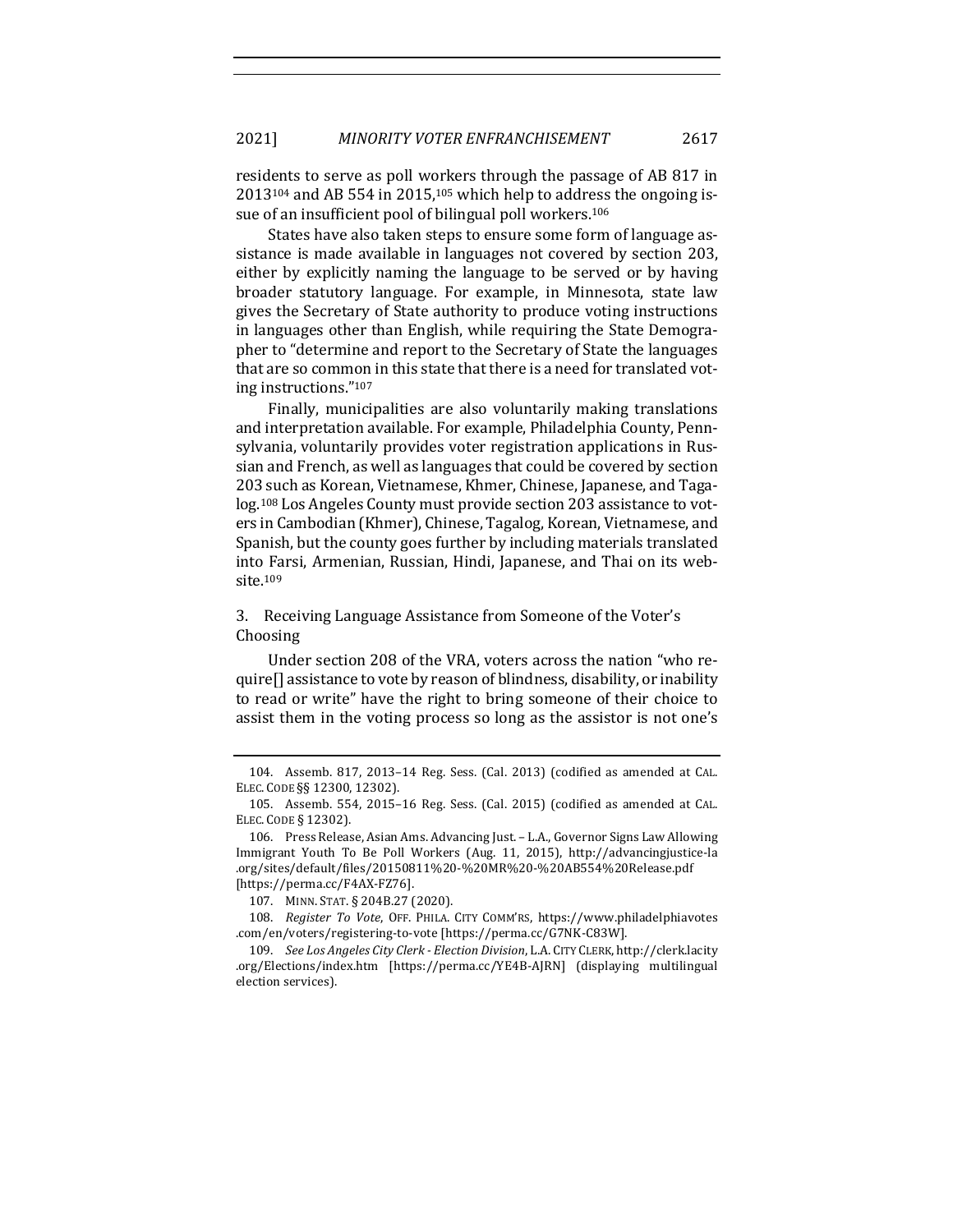employer or union representative.<sup>110</sup> Added to the VRA in 1982, Congress found that citizens with language barriers were "more susceptible ... to having their votes unduly influenced or manipulated" and, thus, more likely to face discrimination.<sup>111</sup> This was the crux for ensuring the voter has the freedom to choose their assistor rather than having a stranger appointed by election officials.<sup>112</sup> Congress saw this as the best way to ensure that voters with a language barrier (or disability) have the right to vote without "intimidation or manipulation."<sup>113</sup> Section 208 addresses the limitations of section 203 coverage and is particularly important to language minority voters across the country as it provides them the opportunity to choose who they take with them into the voting booth to help them understand the ballot.<sup>114</sup>

Unfortunately, while simple in concept, section 208 is often not properly implemented at polling sites, with many poll workers unaware of this federal law.<sup>115</sup> Poll workers have refused to allow language minority voters to take an assistor of choice into the voting booth, which violates the VRA.<sup>116</sup> Poll workers also often express suspicion toward the voter for even asking to bring a person in to assist them.<sup>117</sup> DOJ and private parties have filed numerous lawsuits to

113. *Id.* ("[T]he only kind of assistance that will make fully 'meaningful' the vote of the blind, disabled, or those who are unable to read or write, is to permit them to bring into the voting booth a person whom [they] trust and who cannot intimidate [them].").

116. *Id.*

<sup>110. 52</sup> U.S.C. § 10508; see also JEANETTE LEE, TERRY AO MINNIS & CARL HUM, THE RIGHT TO ASSISTANCE OF YOUR CHOICE AT THE POLLS: HOW SECTION 208 OF THE VOTING RIGHTS ACT SHOULD WORK TO PROTECT OUR VOTE AND OUR DEMOCRACY 5 (2014), https://advancingjustice-aajc.org/sites/default/files/2016-09/Section%20208% 20Report.pdf [https://perma.cc/K68F-94MV] ("The assistor can even be a teenage child or a non-U.S. citizen.").

<sup>111.</sup> S. REP. No. 97-417, at 62 (1982) (stating that such citizens "run the risk that they will be discriminated against at the polls and that their right to vote in state and federal elections will not be protected").

<sup>112.</sup> *See id.* ("[T]he manner of providing assistance has a significant effect on the free exercise of the right to vote by  $\dots$  people who need assistance.... [M]any such voters may feel apprehensive about casting a ballot in the presence of, or may be misled by, someone other than a person of their own choice.").

<sup>114.</sup> *See supra* notes 15-16 and accompanying text.

<sup>115.</sup> *See* LEE ET AL., *supra* note 110, at 1 ("[M]any LEP citizens are not even aware of [their] right to assistance. And poll workers are too often unfamiliar with Section 208, refusing to allow LEP voters to bring someone into the voting booth.").

<sup>117.</sup> *See* ASIAN AMS. ADVANCING JUST., *supra* note 42, at 5 ("When LEP voters attempt to bring a helper to assist them in the polling booth, they are often met with resistance. If poll workers are not thoroughly trained on Section 208, they may look upon these instances with suspicion and attempt to stop the helper from entering into the booth with the voter.").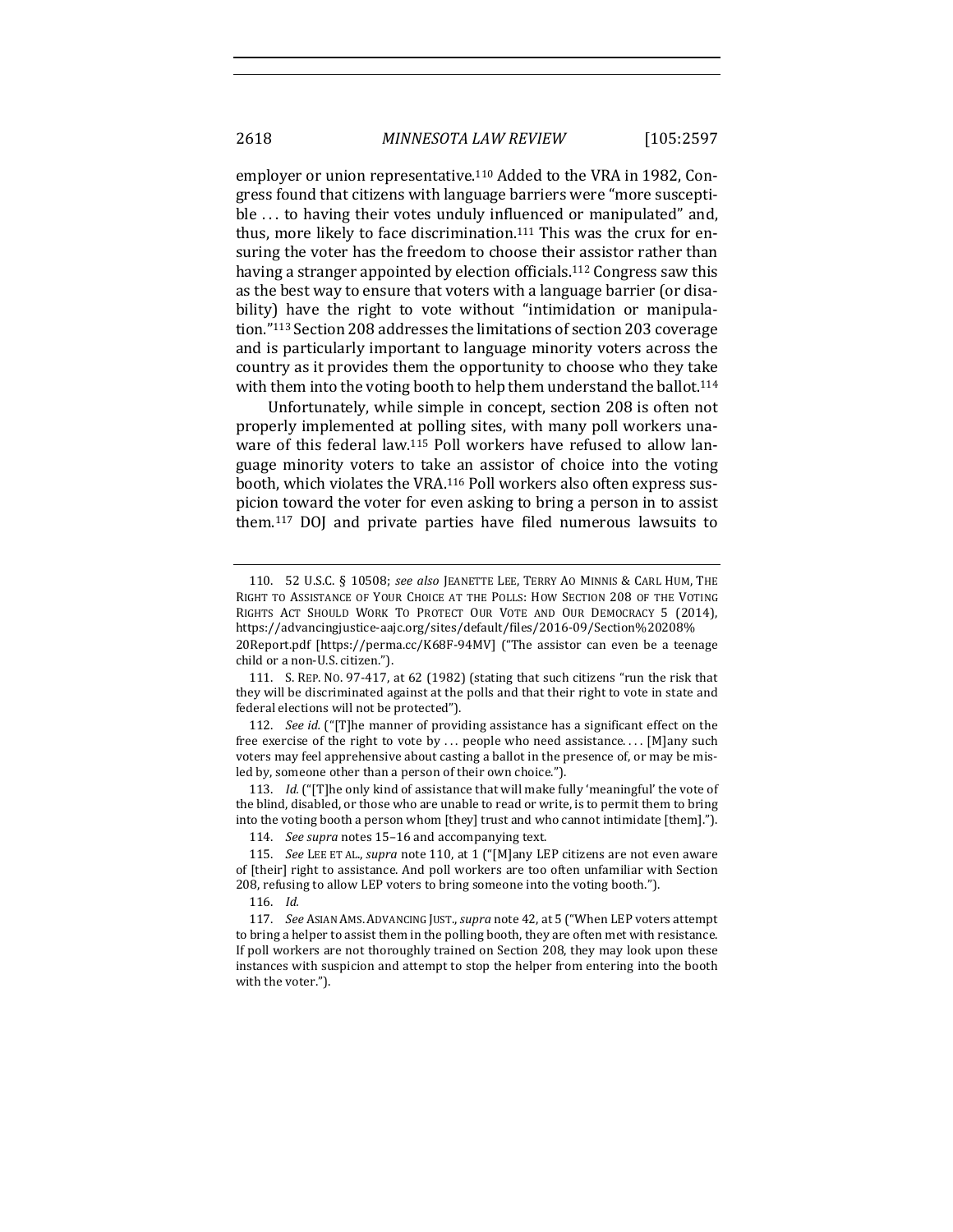enforce section 208.<sup>118</sup> For example, in 2002, DOJ brought a section 208 enforcement action against Miami-Dade County, Florida, on behalf of LEP Haitian American voters who were denied assistance from persons of their choice, including being forced to receive assistance from poll workers who did not speak their language.<sup>119</sup> In 2003, DOJ brought a 208 enforcement action against Berks County, Pennsylvania, on behalf of Latino voters.<sup>120</sup> The court found that poll workers' behavior violated section 208 and contributed to "hostile and unequal treatment of Hispanic and Spanish-speaking voters"<sup>121</sup> and ordered the county to allow voters their assistors of choice to help them in all aspects of the voting process, including inside the voting booth, and to train poll workers on proper implementation of section 208.<sup>122</sup>

States or municipalities can enact laws to strengthen protections and access to an assistor of one's choice.<sup>123</sup> The VOTE ordinance<sup>124</sup> passed in Cook County, Illinois, also strengthened protections to bring an assistor to the ballot box through a requirement to clearly post signage about a voter's rights under section 208 at all applicable polling locations on days of early voting and election day<sup>125</sup> as well as incorporating section 208 provisions into election judge trainings.<sup>126</sup> States or municipalities can also enact laws that violate section 208 and/or impede the ability of voters to choose their assistor of choice.127

In 2015, a successful section 208 lawsuit was brought in Texas by AALDEF on behalf of Williamson County, Texas, voter Mallika Das

<sup>118.</sup> *See supra* notes 63-65 and accompanying text.

<sup>119.</sup> *See* United States v. Mia.-Dade Cnty., No. 02-21698, slip op. at 2 (S.D. Fla. June 17, 2002), https://www.justice.gov/sites/default/files/crt/legacy/2010/12/15/ miamidade\_cd.pdf [https://perma.cc/ZD6X-TRN3] (arguing that the county "denied certain Creole-speaking Haitian-American voters assistance from persons of their choice . . . [and] that oftentimes, the only poll[]workers available to provide assistance did not speak Creole").

<sup>120.</sup> United States v. Berks Cnty., 250 F. Supp. 2d 525, 530–31 (E.D. Pa. 2003) (illustrating incidents of poll workers denying LEP Latino voters assistors of choice).

<sup>121.</sup> *Id.* at 575.

<sup>122.</sup> *See id.* at 583-85 (providing various orders for Berks County to implement to comply with section 208).

<sup>123.</sup> *See* LEE ET AL., *supra* note 110, at 6-9 (explaining how section 208 has been implemented in different states).

<sup>124.</sup> COOK COUNTY, ILL., CODE OF ORDINANCES, ch. 22, art. III, §§ 35-41 (2019).

<sup>125.</sup> *Id.* § 40(a)(5).

<sup>126.</sup> *Id.* § 40(c)(2).

<sup>127.</sup> *See, e.g.*, LEE ET AL., *supra* note 110, at 6 (noting that Idaho's section 208 provision "leaves open the possibility that poll workers would not consider an inability to read or write English as a reason to permit voters to have someone assist them").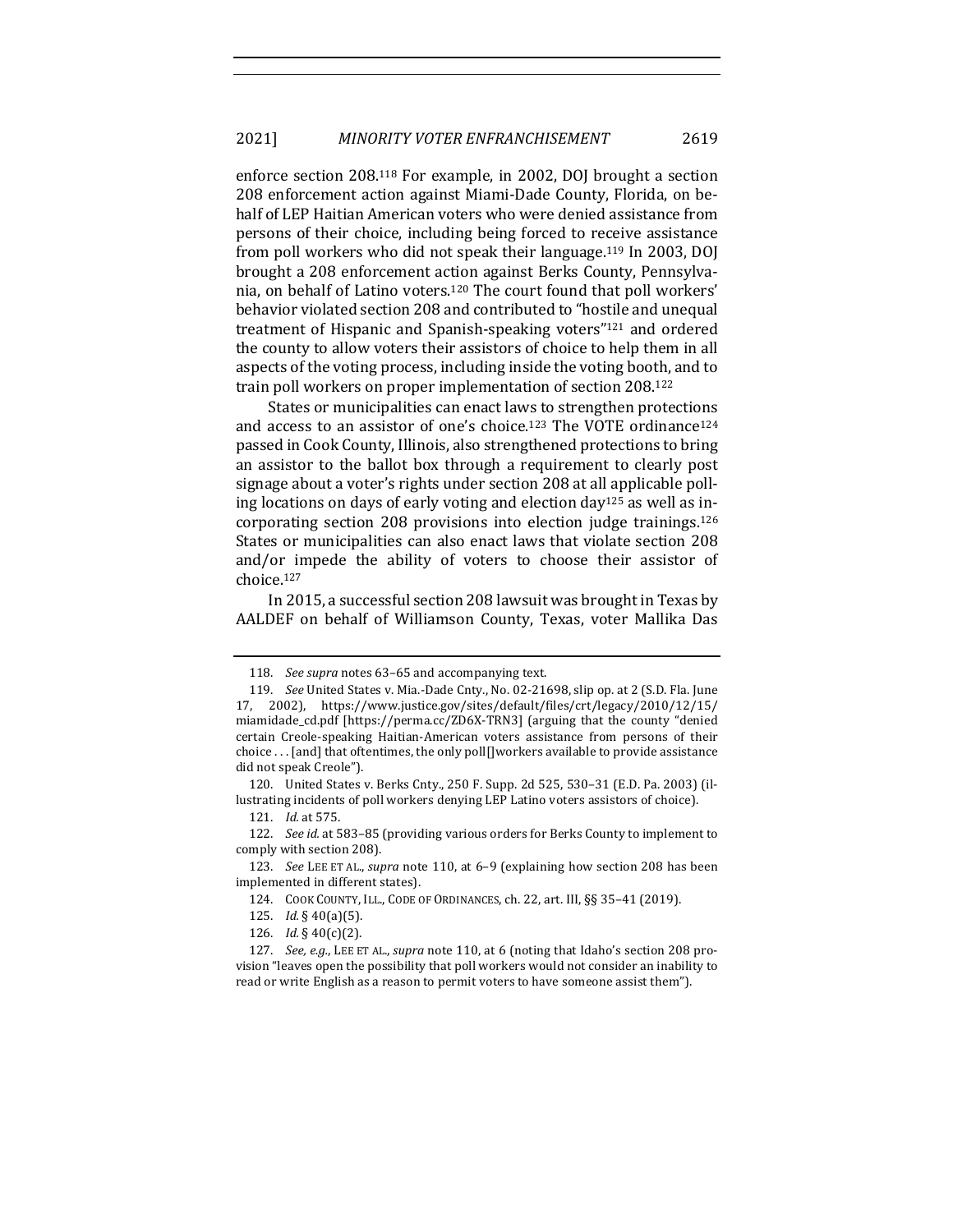challenging state law that differentiated between individuals providing voting assistance and interpreters.<sup>128</sup> The challenged provision placed restrictions on who could serve as a voter's assistor by requiring assistors who served as interpreters to be registered voters of the same jurisdiction "in which the voter needing the interpreter resides." $129$  In this case, Texas argued that the right to "assistance by a person of the voter's choice"<sup>130</sup> under section 208 applied only to the literal act of marking the ballot.<sup>131</sup> Under that argument, Texas asserted its assistor provision complied with section 208 and that a right to an interpreter was supplemental because it extended assistance beyond the ballot box, making it beyond section 208's coverage.<sup>132</sup> In August 2017, the Fifth Circuit Court of Appeals affirmed the district court's decision that Texas Election Code section 61.033 was invalid. The court specifically noted "[t]he unambiguous language of the VRA"<sup>133</sup> is clear that voting "plainly contemplates more than the mechanical act of filling out the ballot sheet" and "includes steps in the voting process *before entering* ... and ... *after leaving* the ballot box."<sup>134</sup> As a result, the court "conclude[d] that the limitation on voter choice expressed in Tex. Elec. Code  $\S$  61.033 impermissibly narrows the right guaranteed by Section 208 of the VRA" and thus could not be enforced.135

In Minnesota, a problematic state law contravenes section 208 by adding more restrictions regarding who is eligible to assist a voter $136$ 

131. *See OCA-Greater Hous.*, 867 F.3d at 614 ("Texas argues that the term ['to vote' in the VRA] refers only to the literal act of marking the ballot.").

<sup>128.</sup> *See* Press Release, Asian Am. Legal Def. & Educ. Fund, Asian Americans Sue Texas for Denial of Language Assistance Under the Voting Rights Act (Aug. 6, 2015), https://www.aaldef.org/press-release/asian-americans-sue-texas-for-denial-of -language-assistance-under-the-voting-rights-act [https://perma.cc/3PLZ-HNCM] ("AALDEF's lawsuit challenges a provision of the Texas Election Code that requires interpreters to be registered to vote in the same county as the voter who needs assistance.").

<sup>129.</sup> *See* TEX. ELEC. CODE ANN. § 61.033 (West 2021), *invalidated by* OCA-Greater Hous. v. Texas, 867 F.3d 604 (5th Cir. 2017); see also TEX. ELEC. CODE ANN. § 61.032 (West 2021) (permitting voters to communicate to election officers through interpreters).

<sup>130. 52</sup> U.S.C. § 10508.

<sup>132.</sup> *See id.* ("The supplemental interpreter right, which extends beyond the ballot box, Texas argues, is beyond Section 208's coverage, meaning that the  $\S$  61.033 restriction on voter choice cannot be in conflict.").

<sup>133.</sup> *Id.*

<sup>134.</sup> *Id.* at 615.

<sup>135.</sup> *Id.*

<sup>136.</sup> *See* MINN. STAT. § 204C.15, subdiv. 1 (2020) ("[T]he following persons may not provide assistance to a voter: . . . a candidate for election.").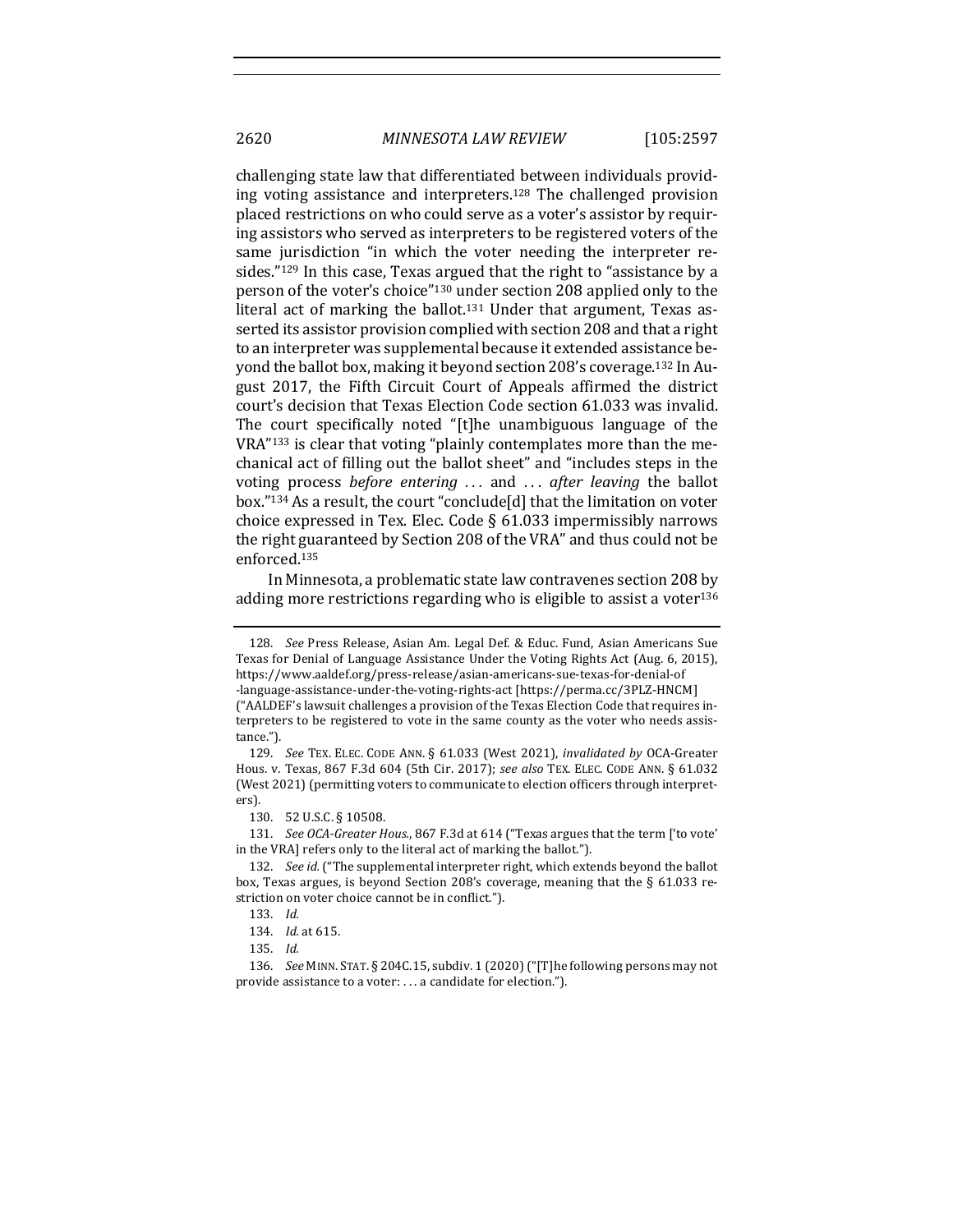and limiting how many voters can be assisted by a single person.<sup>137</sup> These additional restrictions are not found in the VRA and thus violate the federal law, which preempts the Minnesota statute.<sup>138</sup>

This Minnesota statute was not in effect for the 2020 election due to a consent decree<sup>139</sup> entered into by plaintiffs and the Secretary of State in response to Thao v. Simon.<sup>140</sup> The consent decree, entered on April 21, 2020, included an agreement that the three-voter-assistance limit is preempted by the VRA and that the Secretary of State would notify election officials that these limits are unenforceable as well as revise election training materials before the general election on November 3, 2020, to eliminate references to these restrictions.<sup>141</sup>

Additionally, right before the 2020 general elections, the Minnesota Supreme Court held that the statute's three-voter limit on marking ballots<sup>142</sup> was likely inconsistent with section 208 and upheld the temporary injunction ordered in *DSCC v. Simon*.<sup>143</sup> While the consent decree entered into in *Thao* permanently enjoined the enforcement of the Minnesota statute restricting the number of voters a person could assist to three<sup>144</sup> (as well as prohibiting candidates from assisting voters), the Minnesota legislature should take steps to fix the language in Minnesota Statutes section 204C.15 to remove this violation of section 208 from its code.<sup>145</sup> Even though the consent decree effectively neuters the provision and mandates outreach and notice to elections officials, the possibility of confusion or misapplication is higher when the conflicting language is left on the books. To ensure no confusion as to

<sup>137.</sup> *See id.* ("No person who assists another voter as provided in the preceding sentence shall mark the ballots of more than three voters at one election.").

<sup>138.</sup> *Compare* 52 U.S.C. § 10508, *with* MINN. STAT. § 204C.15.

<sup>139.</sup> Thao v. Simon, No. 62-CV-20-1044 (Minn. Dist. Ct. Apr. 21, 2020).

<sup>140.</sup> Complaint, *Thao*, No. 62-CV-20-1044.

<sup>141.</sup> *Thao*, slip op. at 4.

<sup>142.</sup> MINN. STAT. § 204C.15, subdiv. 1.

<sup>143.</sup> *See* 950 N.W.2d 280, 289 (Minn. 2020) ("Minnesota's three-voter limit on marking assistance can be read to stand as an obstacle to the objectives and purpose of section 208 because it could disqualify a person from voting if the assistant of choice is, by reason of other completed assistance, no longer eligible to serve as the voter's 'choice.'").

<sup>144.</sup> *Thao*, slip op. at 4.

<sup>145.</sup> The legislature should also take the opportunity to remove all restrictions on being able to help deliver absentee ballots, which were also challenged in *DSCC* v. Si*mon*. The lower court's temporary injunction with respect to the three-voter limit on ballot collection in Minnesota Statutes section 203B.08, subdivision 1 was reversed by the Minnesota Supreme Court. See DSCC, 950 N.W.2d at 290-91 ("[T]he district court did abuse its discretion in finding a likelihood of success that the three-voter limit on delivering marked ballots, Minn. Stat. § 203B.08, subd. 1, is preempted.").